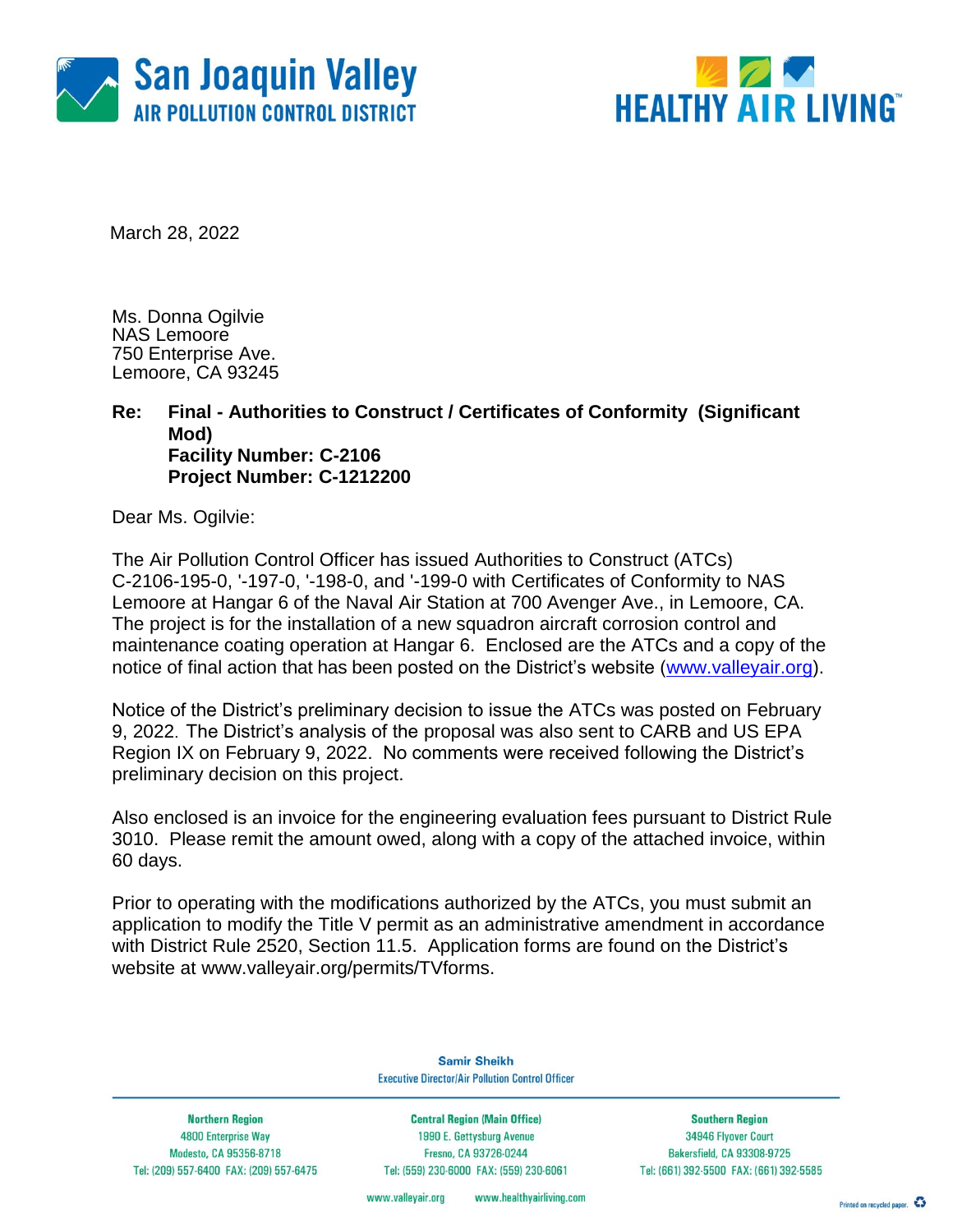Ms. Donna Ogilvie Page 2

Thank you for your cooperation in this matter. If you have any questions, please contact Mr. Leonard Scandura, Permit Services Manager, at (661) 392-5500.

Sincerely,

Ein Scott

Brian Clements Director of Permit Services

**Enclosures** 

cc: Courtney Graham, CARB (w/enclosure) via email

cc: Laura Yannayon, EPA (w/enclosure) via EPS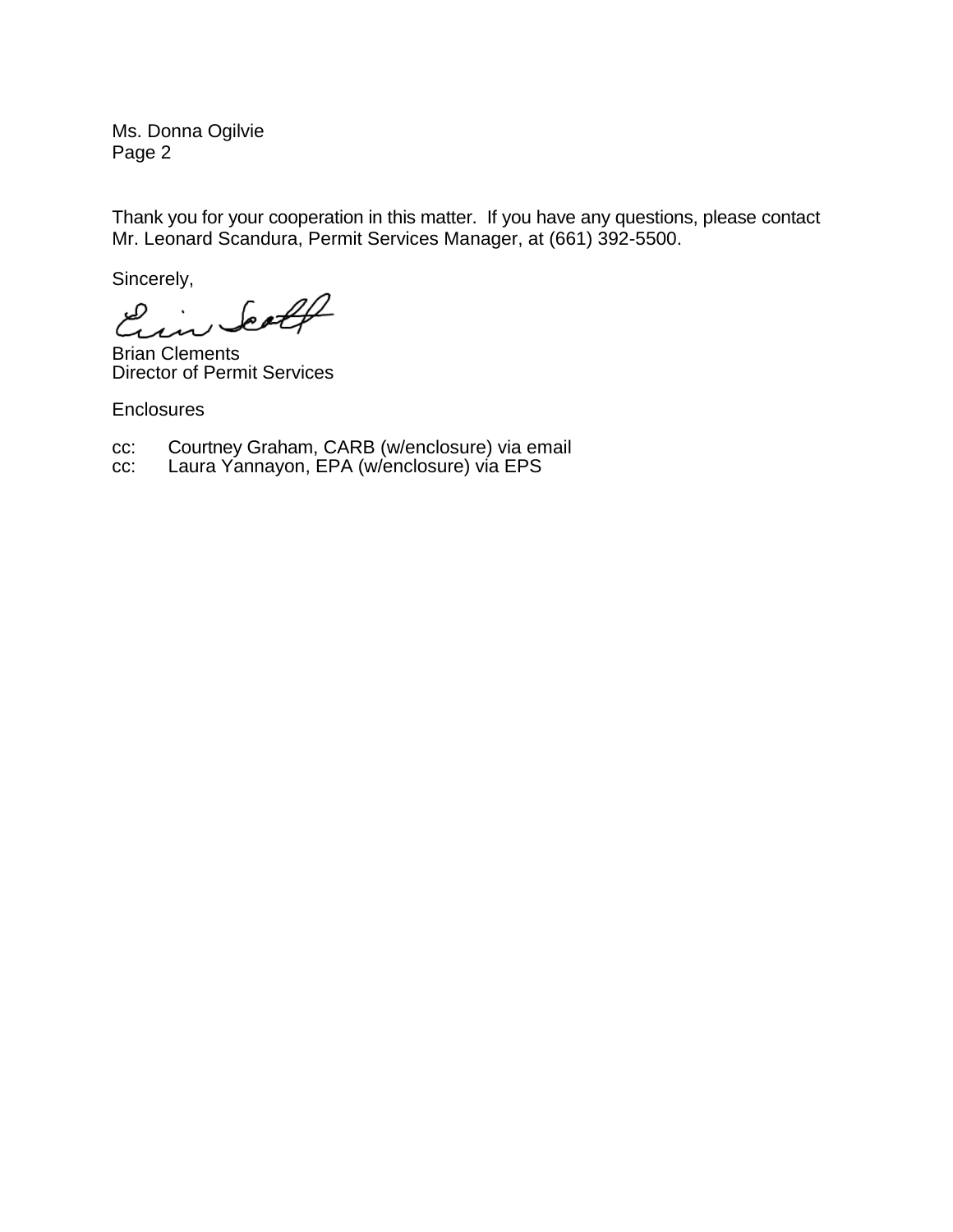



Facility # C-2106 NAS LEMOORE 750 ENTERPRISE AVE. RM 107 LEMOORE, CA 93246-5001

## **AUTHORITY TO CONSTRUCT (ATC)**

### **QUICK START GUIDE**

- 1. **Pay Invoice**: Please pay enclosed invoice before due date.
- 2. **Modify Your Title V Permit.** Prior to operating the equipment authorized under this ATC, submit an application to modify your Title V permit. See application forms at http://www.valleyair.org/permits/TVforms.
- 3. **Fully Understand ATC**: Make sure you understand ALL conditions in the ATC prior to construction, modification and/or operation.
- 4. **Follow ATC**: You must construct, modify and/or operate your equipment as specified on the ATC. Any unspecified changes may require a new ATC.
- 5. **Notify District**: You must notify the District's Compliance Department, at the telephone numbers below, upon start-up and/or operation under the ATC. Please record the date construction or modification commenced and the date the equipment began operation under the ATC. You may NOT operate your equipment until you have notified the District's Compliance Department. A startup inspection may be required prior to receiving your Permit to Operate.
- 6. **Source Test**:Schedule and perform any required source testing. See http://www.valleyair.org/busind/comply/source\_testing.htm for source testing resources.
- 7. **Maintain Records**:Maintain all records required by ATC. Records are reviewed during every inspection (or upon request) and must be retained for at least 5 years. Sample record keeping forms can be found at http://www.valleyair.org/busind/comply/compliance\_forms.htm.

By operating in compliance, you are doing your part to improve air quality for all Valley residents.

#### **For assistance, please contact District Compliance staff at any of the telephone numbers listed below.**

**Samir Sheikh Executive Director/Air Pollution Control Officer** 

**Northern Region** 4800 Enterprise Way Modesto, CA 95356-8718 Tel: (209) 557-6400 FAX: (209) 557-6475

**Central Region (Main Office)** 1990 E. Gettysburg Avenue Fresno, CA 93726-0244 Tel: (559) 230-6000 FAX: (559) 230-6061

**Southern Region** 34946 Flyover Court Bakersfield, CA 93308-9725 Tel: (661) 392-5500 FAX: (661) 392-5585

www.valleyair.org www.healthyairliving.com

Printed on recycled paper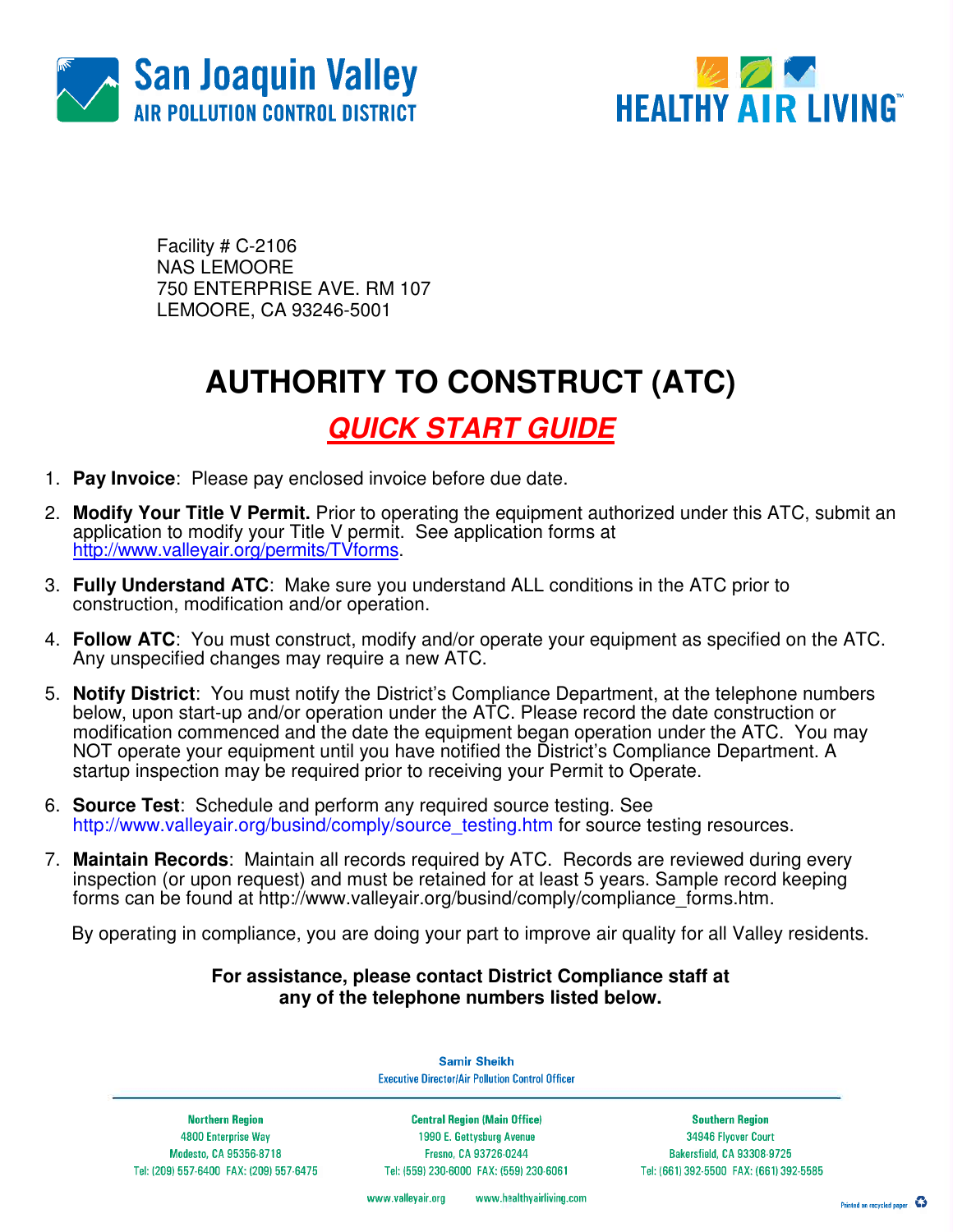



# **AUTHORITY TO CONSTRUCT**

**PERMIT NO:** C-2106-195-0 **ISSUANCE DATE:** 03/28/2022

| <b>LEGAL OWNER OR OPERATOR: NAS LEMOORE</b> |                                                                                                                                                                                                                                                                                                                                                                                      |
|---------------------------------------------|--------------------------------------------------------------------------------------------------------------------------------------------------------------------------------------------------------------------------------------------------------------------------------------------------------------------------------------------------------------------------------------|
| <b>MAILING ADDRESS:</b>                     | 750 ENTERPRISE AVE, RM 107                                                                                                                                                                                                                                                                                                                                                           |
|                                             | $\overline{1}$ $\overline{1}$ $\overline{1}$ $\overline{1}$ $\overline{1}$ $\overline{1}$ $\overline{1}$ $\overline{1}$ $\overline{1}$ $\overline{1}$ $\overline{1}$ $\overline{1}$ $\overline{1}$ $\overline{1}$ $\overline{1}$ $\overline{1}$ $\overline{1}$ $\overline{1}$ $\overline{1}$ $\overline{1}$ $\overline{1}$ $\overline{1}$ $\overline{1}$ $\overline{1}$ $\overline{$ |

LEMOORE, CA 93246-5001 **LOCATION:** NAVAL AIR STATION LEMOORE

750 ENTERPRISE AVE LEMOORE, CA 93246-5001

#### **EQUIPMENT DESCRIPTION:**

SQUADRON AIRCRAFT CORROSION CONTROL AND MAINTENANCE COATING OPERATIONS INCLUDING METAL AND WOOD PARTS AND PRODUCTS; WITH HVLP SPRAY GUN(S) AND OTHER APPROVED APPLICATION METHODS, AND AN ENCLOSED GUN CLEANER (HANGAR 6, MODULE 1)

### **CONDITIONS**

- 1. This Authority to Construct serves as a written certificate of conformity with the procedural requirements of 40 CFR 70.7 and 70.8 and with the compliance requirements of 40 CFR 70.6(c). [District Rule 2201] Federally Enforceable Through Title V Permit
- 2. Prior to operating with modifications authorized by this Authority to Construct, the facility shall submit an application to modify the Title V permit with an administrative amendment in accordance with District Rule 2520 Section 5.3.4. [District Rule 2520, 5.3.4] Federally Enforceable Through Title V Permit
- 3. Prior to operating equipment under any of the following Authorities to Construct: '-195-0, '-197-0, '-198-0, or '-199-0, permittee shall surrender surplus VOC emission reduction credits for the following quantity of emissions: 1st quarter - 525 lb, 2nd quarter - 453 lb, 3rd quarter - 1,063 lb, and fourth quarter - 59 lb. These amounts include the applicable offset ratio specified in Rule 2201 Section 4.8 (as amended 8/15/19) for the ERC specified below [District Rule 2201] Federally Enforceable Through Title V Permit
- 4. ERC Certificate Number C-1046-1 (or a certificate split from this certificate) shall be used to supply the required offsets, unless a revised offsetting proposal is received and approved by the District, upon which this Authority to Construct shall be reissued, administratively specifying the new offsetting proposal. Original public noticing requirements, if any, shall be duplicated prior to reissuance of this Authority to Construct. [District Rule 2201] Federally Enforceable Through Title V Permit

#### CONDITIONS CONTINUE ON NEXT PAGE

**YOU MUST NOTIFY THE DISTRICT COMPLIANCE DIVISION AT (559) 230-5950 WHEN CONSTRUCTION IS COMPLETED AND PRIOR TO OPERATING THE EQUIPMENT OR MODIFICATIONS AUTHORIZED BY THIS AUTHORITY TO CONSTRUCT.** This is NOT a PERMIT TO OPERATE. Approval or denial of a PERMIT TO OPERATE will be made after an inspection to verify that the equipment has been constructed in accordance with the approved plans, specifications and conditions of this Authority to Construct, and to determine if the equipment can be operated in compliance with all Rules and Regulations of the San Joaquin Valley Unified Air Pollution Control District. Unless construction has commenced pursuant to Rule 2050, this Authority to Construct shall expire and application shall be cancelled two years from the date of issuance. The applicant is responsible for complying with all laws, ordinances and regulations of all other governmental agencies which may pertain to the above equipment.

Samir Sheikh, Executive Director / APCO

 $\frac{1}{2}$ 

Brian Clements, Director of Permit Services C-2106-195-0 : Mar 28 2022 8:50AM -- PROCOPIS : Joint Inspection NOT Required

Central Regional Office • 1990 E. Gettysburg Ave. • Fresno, CA 93726 • (559) 230-5900 • Fax (559) 230-6061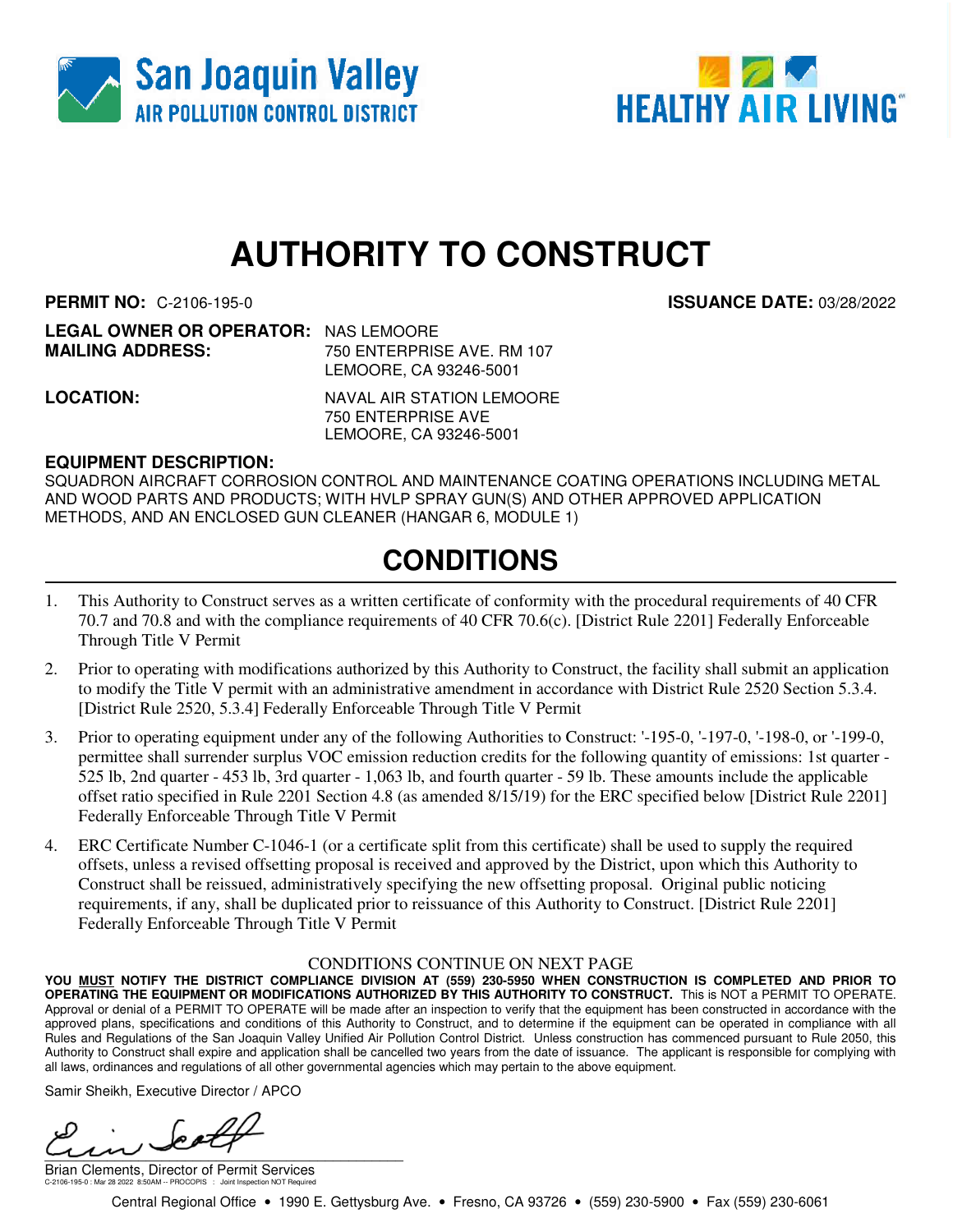- 5. Prior to operating equipment under any of the following Authorities to Construct: '-195-0, '-197-0, '-198-0, or '-199-0, permittee shall surrender surplus PM10 emission reduction credits for the following quantity of emissions: 1st quarter - 144 lb, 2nd quarter - 144 lb, 3rd quarter - 145 lb, and fourth quarter - 145 lb. These amounts include the applicable offset ratio specified in Rule 2201 Section 4.8 (as amended 8/15/19) for the ERC specified below. [District Rule 2201] Federally Enforceable Through Title V Permit
- 6. ERC Certificate Number C-1050-4 (or a certificate split from this certificate) shall be used to supply the required offsets, unless a revised offsetting proposal is received and approved by the District, upon which this Authority to Construct shall be reissued, administratively specifying the new offsetting proposal. Original public noticing requirements, if any, shall be duplicated prior to reissuance of this Authority to Construct. [District Rule 2201]
- 7. No air contaminant shall be discharged into the atmosphere for a period or periods aggregating more than three minutes in any one hour which is as dark as, or darker than, Ringelmann 1 or 20% opacity. [District Rule 4101]
- 8. No air contaminant shall be released into the atmosphere which causes a public nuisance. [District Rule 4102]
- 9. Coating of aerospace parts not attached to the aircraft, metal or wood parts and products shall be done using brush, dip, roll coating application equipment in this module. If spray coating equipment is used for these operations, coating shall be done in the paint spray booths listed on permit units C-2106-39 or '-149. [District Rule 2201] Federally Enforceable Through Title V Permit
- 10. Solvent-based solid film lubricant coatings shall have a VOC content, as applied, equal to or less than 6.4 lb/gal (767 g/l), excluding water and exempt solvents. [District Rules 2201 and 4605] Federally Enforceable Through Title V Permit
- 11. VOC content of coatings as applied, excluding water and exempt compounds, for maintenance and refinishing of metal parts on aircraft shall not exceed any of the following limits: antichafe coatings 420 g/l (3.5 lb/gal), high temperature coatings 420 g/l (2.5 lb/gal), radiation effect coatings 600 g/l (5.0 lb/gal), metalized epoxy coatings 700 g/l (5.8 lb/gal). [District Rules 2201 and 4605] Federally Enforceable Through Title V Permit
- 12. Total PM10 emissions shall not exceed 9.5 lb/day. [District Rule 2201] Federally Enforceable Through Title V Permit
- 13. Total VOC emissions shall not exceed 32.0 lb/day. [District Rule 2201] Federally Enforceable Through Title V Permit
- 14. Total annual PM10 emissions for the entire hangar 6, which includes C-2106-195, '-197, '-198, and '-199, shall not exceed 578 lb/yr. [District Rules 2201 and 4102] Federally Enforceable Through Title V Permit
- 15. Total annual VOC emissions for the entire hangar 6, which includes C-2106-195, '-197, '-198, and '-199, shall not exceed 1,400 lb/yr. [District Rules 2201 and 4102] Federally Enforceable Through Title V Permit
- 16. Permittee shall keep daily and annual records of total VOC emissions in lb/day and lb/year. [District Rule 2201] Federally Enforceable Through Title V Permit
- 17. Permittee shall keep daily and annual records of total PM10 emissions (lb/day and lb/year) only for coatings that used an HVLP gun as the application method. [District Rule 2201] Federally Enforceable Through Title V Permit
- 18. Daily PM10 emissions of each coating and/or primer applied shall be calculated as follows: daily PM10 emissions of each coating and/or primer applied = coating and/or primer density (lb/gallon) x coating and/or primer solids content (% by weight) x usage (gallons/day) x control efficiency factor. Control efficiency factor is 0.25 for primers applied outside the booth, and 0.0125 for coating and/or primers applied inside the booth. Total daily PM10 emissions is the sum of PM10 emissions from all coating and/or primers applied. [District Rule 2201] Federally Enforceable Through Title V Permit
- 19. Daily VOC emissions of each coating and/or solvent shall be calculated as follows: daily VOC emissions = VOC content (lb/gallon) as applied x usage (gallon/day). Total daily VOC emissions is the sum of VOC emissions from all coatings and/or solvents used. [District Rule 2201] Federally Enforceable Through Title V Permit
- 20. Architectural coating shall be performed using only aerosol coating products. [District Rule 4601] Federally Enforceable Through Title V Permit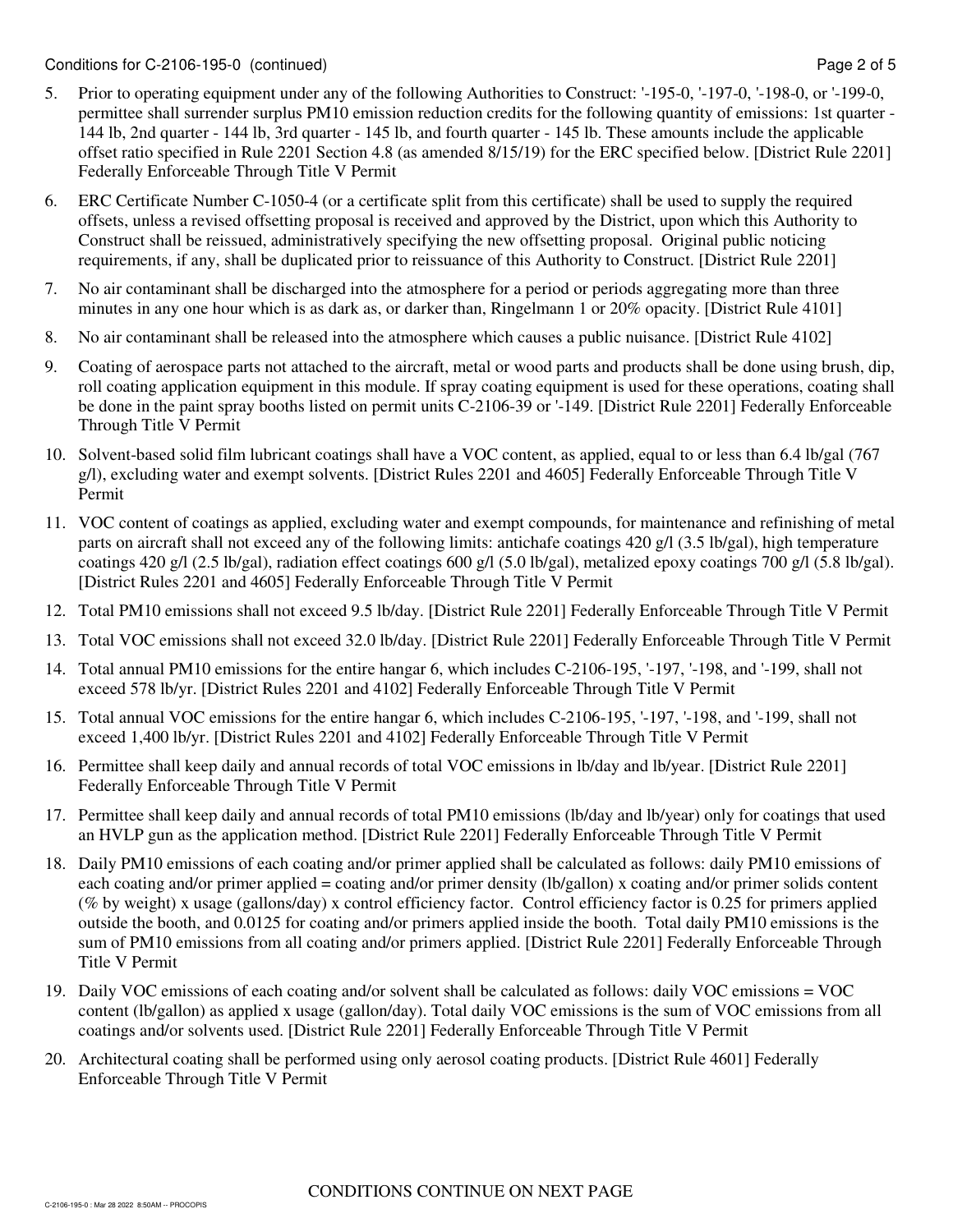- 21. For metal parts and products, VOC content of air-dried coatings as applied, excluding water and exempt compounds, shall not exceed 2.8 lb/gal (340 g/l). For specialty coatings, the VOC content shall not exceed the following limits: camouflage 420 g/l (3.5 lb/gal), extreme performance: 420 g/l (3.5 lb/gal), heat resistant: 420 g/l (3.5 lb/gal), high gloss: 420 g/l (3.5 lb/gal), high performance architectural: 420 g/l (3.5 lb/gal), high temperature: 420 g/l (3.5 lb/gal), metallic coating: 420 g/l (3.5 lb/gal), pretreatment coating: 420 g/l (3.5 lb/gal), touch up and repair coating: 420 g/l  $(3.5 \text{ lb/gal})$ , silicone release:  $420 \text{ g/l}$   $(3.5 \text{ lb/gal})$ , and solar absorbent:  $420 \text{ g/l}$   $(3.5 \text{ lb/gal})$ . [District Rules 2201 and 4603] Federally Enforceable Through Title V Permit
- 22. For wood products, VOC content of coatings as applied, excluding water and exempt compounds, shall not exceed any of the following limits: clear topcoat 275 g/l (2.3 lb/gallon), filler 275 g/l (2.3 lb/gallon), high-solids stains 240 g/l (2.0 lb/gallon), low-solids stain 120 g/l (1.0 lb/gallon), ink 500 g/l (4.2 lb/gallon), mold-seal coating 750 g/l (6.3 lb/gallon), multi-colored coating 275 g/l (2.3 lb/gallon), pigmented coating 275 g/l (2.3 lb/gallon), water-based pigmented primers 0.68 lb/gal, water-based pigmented topcoats 1.62 lb/gal, sanding sealer 275 g/l (2.3 lb/gallon), and stripper 350 g/l (2.9 lb/gallon). [District Rules 2201 and 4606] Federally Enforceable Through Title V Permit
- 23. The operator shall comply with the following work practice standards: 1) store all VOC-containing coatings, thinners, cleaning materials, and waste materials in closed non-absorbent and non-leaking containers, keeping the containers closed at all times except when specifically in use; 2) close mixing vessels that contain VOC coatings and other materials, except when specifically in use; 3) minimize spills of any VOC-containing materials and clean up spills immediately; and 4) convey VOC-containing materials in closed containers or pipes. [District Rules 4603 and 4606] Federally Enforceable Through Title V Permit
- 24. VOC content of aerospace coatings as applied, excluding water and exempt compounds, used for aerospace components shall not exceed any of the limits listed in section 5.1, Table 1 of Rule 4605 (6/16/2011), unless otherwise allowed in this permit. [District Rule 4605] Federally Enforceable Through Title V Permit
- 25. For solvent cleaning operations of metal and wood parts and products, VOC content of solvents shall not exceed 25 g/l (0.21 lb/gal). [District Rules 4603 and 4606] Federally Enforceable Through Title V Permit
- 26. For aerospace surface cleaning, cleanup, or jet engine or rocket engine gas path cleaning or flushing, excluding stripping coatings or cleaning coating application equipment, permittee shall not use solvents with a VOC content greater than or equal to 200 g/l (1.67 lb/gal) as applied or with a VOC composite vapor pressure greater than 45 mmHg (0.87 psia) at 68 F. [District Rule 4605] Federally Enforceable Through Title V Permit
- 27. An operator shall store or dispose of fresh or spent solvents, waste solvent cleaning materials such as cloth, paper, etc., coatings, adhesives, sealants, catalysts, thinners, or any unused VOC-containing materials in closed, non-absorbent, and non-leaking containers. The containers shall remain closed at all times except when depositing or removing the contents of the containers or when the container is empty. The containers shall be self-closing. [District Rules 4603, 4605, 4606, and 4653] Federally Enforceable Through Title V Permit
- 28. For the coating of metal and wood parts and products, only dip, roller, or brush shall be used as coating application methods. All application equipment shall be operated in accordance with the manufacturer's recommendations. [District Rules 2201, 4603, and 4606] Federally Enforceable Through Title V Permit
- 29. For coating of aircraft, HVLP, electrostatic, electrodeposition, flow, roll, dip, or brush coating application equipment shall be used as coating application methods. All application equipment shall be operated in accordance with the manufacturer's recommendations. [District Rules 2201 and 4605] Federally Enforceable Through Title V Permit
- 30. Permittee shall demonstrate that HVLP guns manufactured prior to 1/1/96 operate between 0.1 and 10 psig air atomizing pressure, by manufacturer's published technical material or by use of a certified air pressure tip gauge. [District Rules 4603, 4605, and 4606] Federally Enforceable Through Title V Permit
- 31. If an HVLP spray gun is used, the operator must demonstrate that the spray gun operates between 0.1 and 10 pounds per square inch, gauge, (psig) air atomizing pressure, measured dynamically at the center of the air cap and at the air horns. For a gun permanently labeled HVLP by the manufacturer, a satisfactory demonstration shall either be in the form of manufacturer's published technical information or by a demonstration of the operation of the gun using an air pressure tip gauge from the manufacturer of the gun. For a gun not permanently labeled HVLP by the manufacturer, a satisfactory demonstration shall be based on manufacturer's published technical material and by a demonstration of the operation of the gun using an air pressure tip gauge from the manufacturer of the gun. [District Rules 2201, 4603, 4605, and 4606] Federally Enforceable Through Title V Permit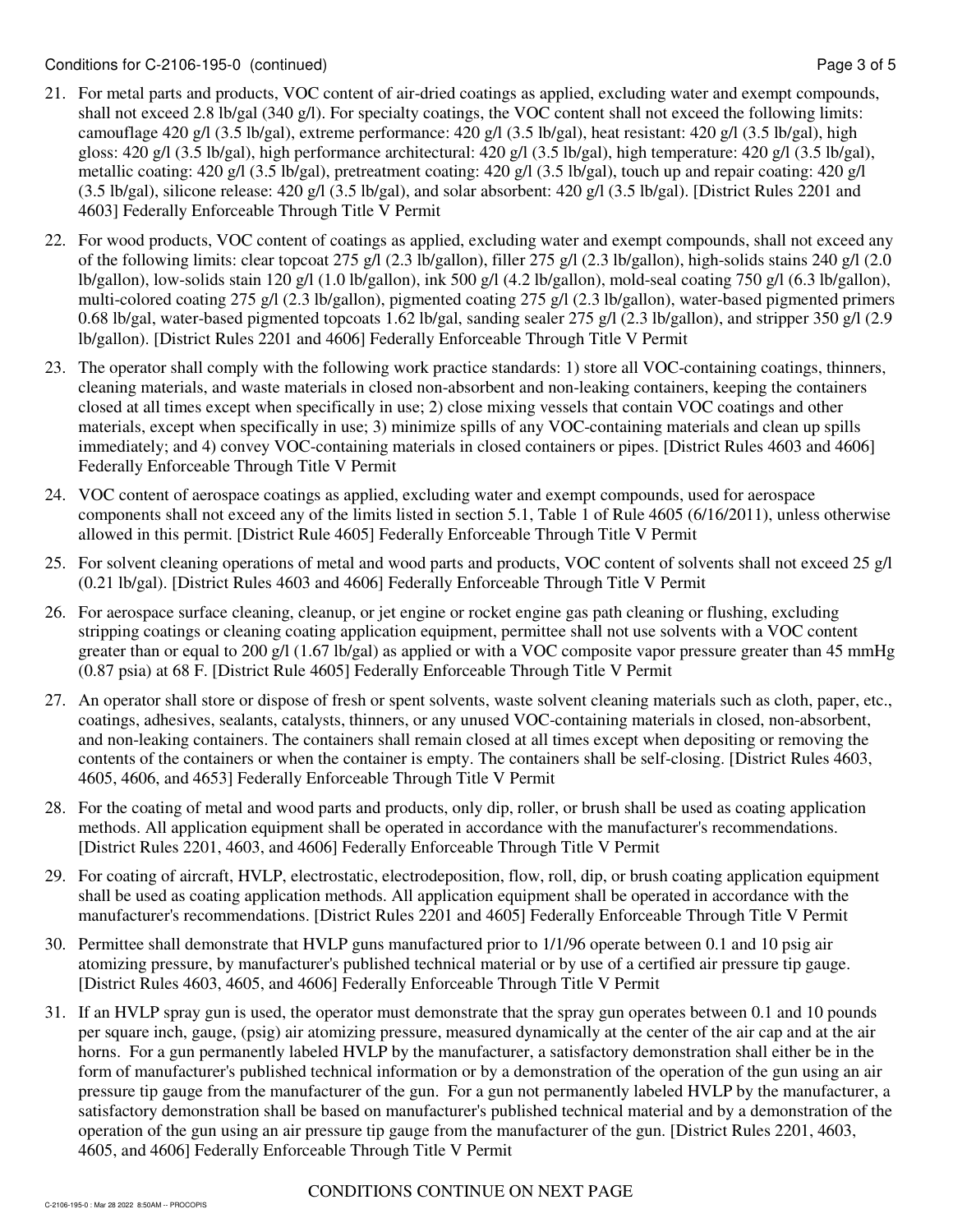- 32. Each container or accompanying data sheet of any coating shall display; 1) a statement of the manufacturer's recommendation regarding thinning of the coating excluding the thinning of coatings with water, and 2) the maximum VOC content of the coating, as applied, and after any thinning as recommended by the manufacturer. VOC content shall be displayed as grams of VOC per liter of coating (less water and exempt compounds). VOC content displayed may be calculated using product formulation data, or may be determined using approved test methods. [District Rules 4603, 4605, and 4606] Federally Enforceable Through Title V Permit
- 33. All solvents shall indicate on the solvent container, or on a separate product data sheet or material safety data sheet, the name of the solvent, manufacturer's name, the VOC content (in gm/liter or lb/gallon), and density of the solvent, as supplied. [District Rules 4603, 4605, and 4606] Federally Enforceable Through Title V Permit
- 34. Permittee shall not use or specify for use within the District an aerospace coating stripper with a VOC content greater than or equal to 300 g/l (2.5 lb/gal) as applied or with a VOC composite vapor pressure of greater than 9.5 mmHg (0.18 psia) at 68 F. [District Rule 4605] Federally Enforceable Through Title V Permit
- 35. VOC content of coatings and solvents shall be analyzed by EPA Method 24 or its constituents methods; and analysis of halogenated exempt compounds shall be analyzed by ARB Method 432 or SCAQMD Method 303 (Determination of Exempt Compounds). [District Rule 4605] Federally Enforceable Through Title V Permit
- 36. The solid content of pretreatment coatings shall be determined by EPA Method 24. Measurement of acid content of pre-treatment coatings shall be determined using ASTM Method D1613-06, Standard Test for Acidity of Volatile Solvents and Chemical Intermediates Used in Paint, Varnish, Lacquer and Related products. [District Rules 4603 and 4605] Federally Enforceable Through Title V Permit
- 37. The fire resistance of an interior coating shall be determined by the Federal Aviation Administration-required Ohio State University Heat Release, Fire, and Burn Tests. [District Rule 4605] Federally Enforceable Through Title V Permit
- 38. The VOC composite vapor pressure of a blended solvent shall be determined by quantifying the amount of each organic compound using gas chromatographic analysis SCAQMD Test Method 308. [District Rule 4605] Federally Enforceable Through Title V Permit
- 39. VOC content of coatings and solvents shall be analyzed by EPA Method 24 and analysis of halogenated exempt compounds shall be analyzed by ARB Method 422. [District Rule 4603] Federally Enforceable Through Title V Permit
- 40. Emissions of VOC shall be measured by EPA Method 25, 25A or 25B, as applicable, and analysis of halogenated exempt compounds shall be analyzed by ARB Method 422. [District Rule 4603] Federally Enforceable Through Title V Permit
- 41. The viscosity of coatings used for dip coating of steel joists shall be determined by using ASTM D5478-98 or ASTM D5125-97. [District Rule 4603] Federally Enforceable Through Title V Permit
- 42. The quantification of coating as a metallic/iridescent topcoat shall be determined by SCAQMD Method 318 (Determination of Weight Percent of Elemental Metal in Coatings by X-ray Diffraction Method), July 1996. [District Rule 4603] Federally Enforceable Through Title V Permit
- 43. VOC emissions from enclosed systems used to clean coating application equipment shall be determined by the manufacturer using the SCAQMD General Test Method for Determining Solvent Losses from Spray Gun Cleaning Systems. [District Rule 4605] Federally Enforceable Through Title V Permit
- 44. Cleaning activities that use solvents shall be performed by one or more of the following methods: (1) wipe cleaning; or (2) application of solvent from hand-held spray bottles from which solvents are dispensed without a propellant-induced force; or (3) non-atomized solvent flow method in which the cleaning solvent is collected in a container or a collection system which is closed except for solvent collection openings and, if necessary, openings to avoid excessive pressure build-up inside the container; or (4) solvent flushing method in which the cleaning solvent is discharged into a container that is closed except for solvent collection openings and, if necessary, openings to avoid excessive pressure build-up inside the container. The discharged solvent from the equipment must be collected into containers without atomizing into the open air. The solvent may be flushed through the system by air or hydraulic pressure, or by pumping. [District Rule 4606] Federally Enforceable Through Title V Permit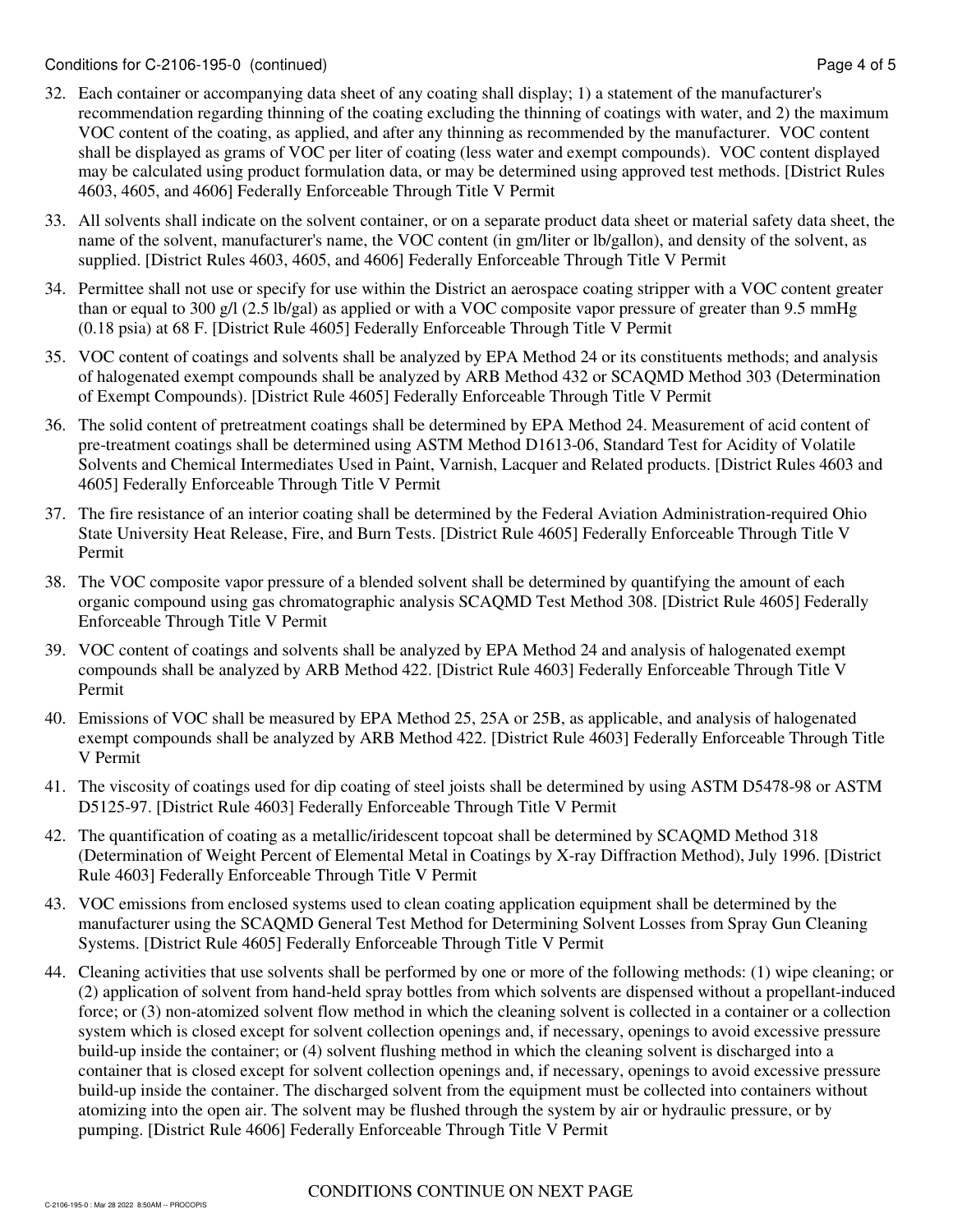- 45. Permittee shall not use VOC-containing material to clean spray equipment used for the application of coatings, adhesives, or ink, unless an enclosed system or equipment that is proven to be equally effective at controlling emissions is used for cleaning. If an enclosed system is used, it must totally enclose spray guns, cups, nozzles, bowls, and other parts during washing, rinsing, draining procedures, and it must be used according to manufacturer's recommendations and must be closed when not in use. [District Rules 2201 and 4605] Federally Enforceable Through Title V Permit
- 46. The permittee shall minimize spills of VOC-containing adhesive products, cleaning products, and process-related waste materials. [District Rule 4653] Federally Enforceable Through Title V Permit
- 47. The permittee shall convey VOC-containing adhesive products, cleaning materials, and process-related waste materials from one location to another in closed containers or pipes. [District Rule 4653] Federally Enforceable Through Title V Permit
- 48. Permittee shall maintain a current file of coatings, inks, adhesives, fountain solutions, wash primers, solvents used for surface preparation and cleanup, thinners, reducers, and strippers, in use and in storage. The file shall include the following information: material safety data sheet (MSDS) or product data sheet showing material name, manufacturer's name, VOC content as applied (lb/gal or g/l), mixing instructions, and density; volume of coating/solvent mix ratio; volume of each coating used (gal), quantity of cleanup solvent used (gal), specific chemical constituents of coatings and solvents used for surface preparation and cleanup; and vapor pressure of solvents used. [District Rules 2201, 4603, 4605, and 4606] Federally Enforceable Through Title V Permit
- 49. Permittee shall maintain records to support that the following aerospace coatings have been specified for their intended application: adhesion promoter, antichafe coating, electric/radiation effect, fuel tank adhesive, high temperature coating, impact resistant coating, optical anti-reflective coating, rain erosion resistant wing coating. [District Rule 4605] Federally Enforceable Through Title V Permit
- 50. Records shall be retained on-site for a minimum of five years and made available for District inspection upon request. [District Rules 2201, 4603, 4605, and 4606] Federally Enforceable Through Title V Permit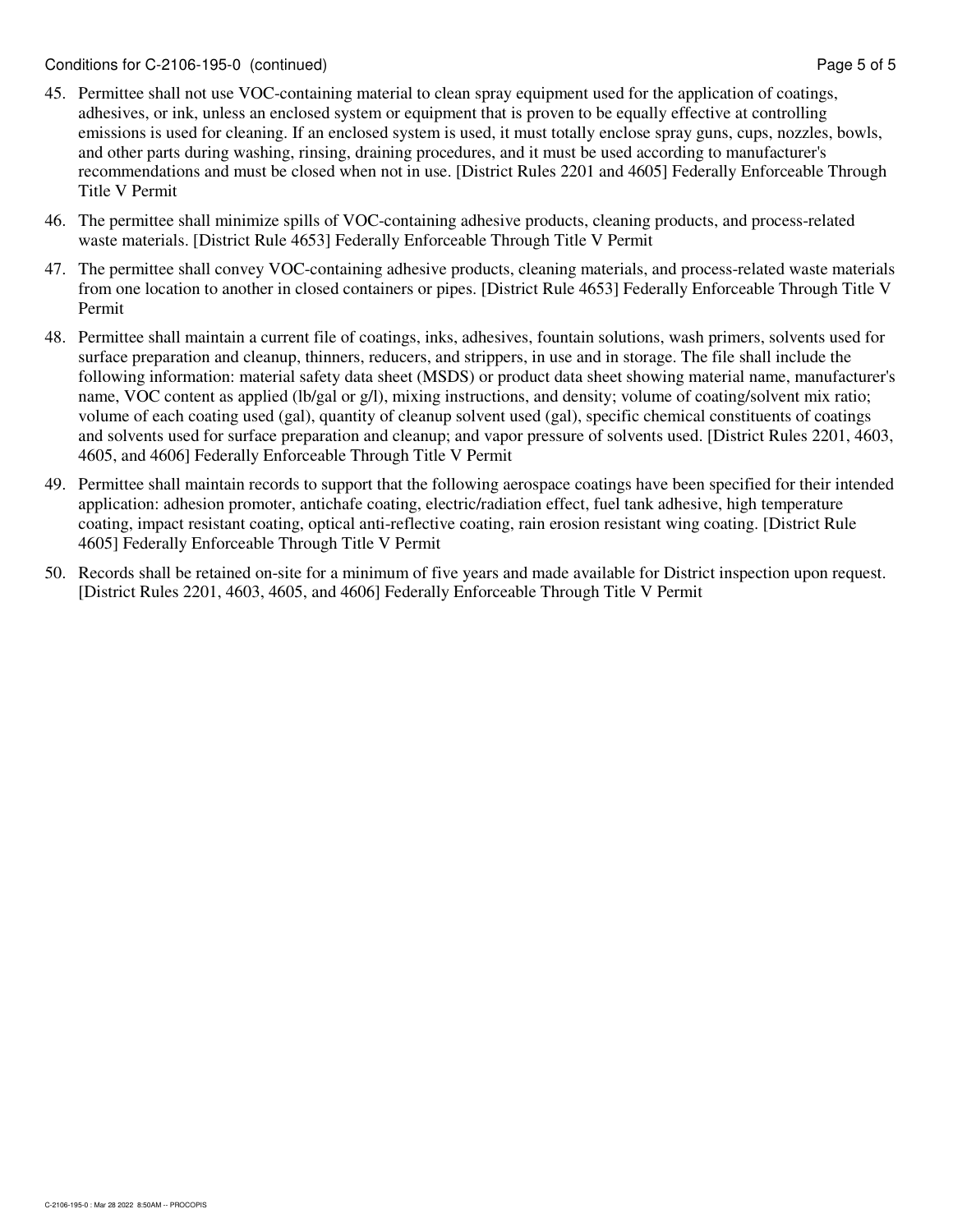



# **AUTHORITY TO CONSTRUCT**

**ENTERPRISE AVE. RM 107** 

**PERMIT NO:** C-2106-197-0 **ISSUANCE DATE:** 03/28/2022

| <b>LEGAL OWNER OR OPERATOR: NAS LEMOORE</b> |               |
|---------------------------------------------|---------------|
| <b>MAILING ADDRESS:</b>                     | 750 ENTERPRIS |
|                                             | .             |

LEMOORE, CA 93246-5001 **LOCATION:** NAVAL AIR STATION LEMOORE 750 ENTERPRISE AVE

LEMOORE, CA 93246-5001

#### **EQUIPMENT DESCRIPTION:**

SQUADRON AIRCRAFT CORROSION CONTROL AND MAINTENANCE COATING OPERATIONS INCLUDING METAL AND WOOD PARTS AND PRODUCTS; WITH HVLP SPRAY GUN(S) AND OTHER APPROVED APPLICATION METHODS, AND AN ENCLOSED GUN CLEANER (HANGAR 6, MODULE 2)

### **CONDITIONS**

- 1. This Authority to Construct serves as a written certificate of conformity with the procedural requirements of 40 CFR 70.7 and 70.8 and with the compliance requirements of 40 CFR 70.6(c). [District Rule 2201] Federally Enforceable Through Title V Permit
- 2. Prior to operating with modifications authorized by this Authority to Construct, the facility shall submit an application to modify the Title V permit with an administrative amendment in accordance with District Rule 2520 Section 5.3.4. [District Rule 2520, 5.3.4] Federally Enforceable Through Title V Permit
- 3. Prior to operating equipment under any of the following Authorities to Construct: '-195-0, '-197-0, '-198-0, or '-199-0, permittee shall surrender surplus VOC emission reduction credits for the following quantity of emissions: 1st quarter - 525 lb, 2nd quarter - 453 lb, 3rd quarter - 1,063 lb, and fourth quarter - 59 lb. These amounts include the applicable offset ratio specified in Rule 2201 Section 4.8 (as amended 8/15/19) for the ERC specified below [District Rule 2201] Federally Enforceable Through Title V Permit
- 4. ERC Certificate Number C-1046-1 (or a certificate split from this certificate) shall be used to supply the required offsets, unless a revised offsetting proposal is received and approved by the District, upon which this Authority to Construct shall be reissued, administratively specifying the new offsetting proposal. Original public noticing requirements, if any, shall be duplicated prior to reissuance of this Authority to Construct. [District Rule 2201] Federally Enforceable Through Title V Permit

#### CONDITIONS CONTINUE ON NEXT PAGE

**YOU MUST NOTIFY THE DISTRICT COMPLIANCE DIVISION AT (559) 230-5950 WHEN CONSTRUCTION IS COMPLETED AND PRIOR TO OPERATING THE EQUIPMENT OR MODIFICATIONS AUTHORIZED BY THIS AUTHORITY TO CONSTRUCT.** This is NOT a PERMIT TO OPERATE. Approval or denial of a PERMIT TO OPERATE will be made after an inspection to verify that the equipment has been constructed in accordance with the approved plans, specifications and conditions of this Authority to Construct, and to determine if the equipment can be operated in compliance with all Rules and Regulations of the San Joaquin Valley Unified Air Pollution Control District. Unless construction has commenced pursuant to Rule 2050, this Authority to Construct shall expire and application shall be cancelled two years from the date of issuance. The applicant is responsible for complying with all laws, ordinances and regulations of all other governmental agencies which may pertain to the above equipment.

Samir Sheikh, Executive Director / APCO

تە ھ  $\overline{\phantom{a}}$ 

Brian Clements, Director of Permit Services C-2106-197-0 : Mar 28 2022 8:51AM -- PROCOPIS : Joint Inspection NOT Required

Central Regional Office • 1990 E. Gettysburg Ave. • Fresno, CA 93726 • (559) 230-5900 • Fax (559) 230-6061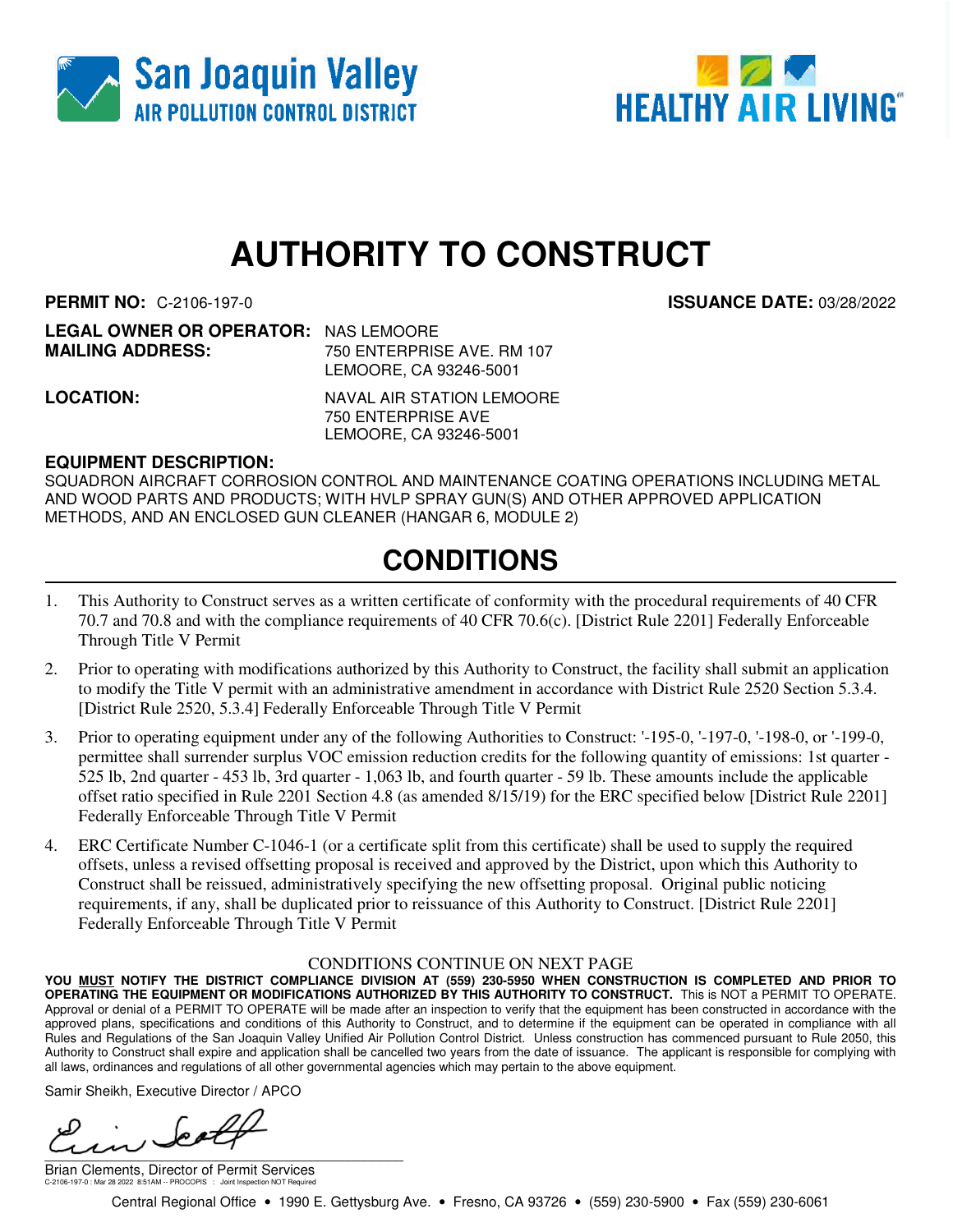- 5. Prior to operating equipment under any of the following Authorities to Construct: '-195-0, '-197-0, '-198-0, or '-199-0, permittee shall surrender surplus PM10 emission reduction credits for the following quantity of emissions: 1st quarter - 144 lb, 2nd quarter - 144 lb, 3rd quarter - 145 lb, and fourth quarter - 145 lb. These amounts include the applicable offset ratio specified in Rule 2201 Section 4.8 (as amended 8/15/19) for the ERC specified below. [District Rule 2201] Federally Enforceable Through Title V Permit
- 6. ERC Certificate Number C-1050-4 (or a certificate split from this certificate) shall be used to supply the required offsets, unless a revised offsetting proposal is received and approved by the District, upon which this Authority to Construct shall be reissued, administratively specifying the new offsetting proposal. Original public noticing requirements, if any, shall be duplicated prior to reissuance of this Authority to Construct. [District Rule 2201]
- 7. No air contaminant shall be discharged into the atmosphere for a period or periods aggregating more than three minutes in any one hour which is as dark as, or darker than, Ringelmann 1 or 20% opacity. [District Rule 4101]
- 8. No air contaminant shall be released into the atmosphere which causes a public nuisance. [District Rule 4102]
- 9. Coating of aerospace parts not attached to the aircraft, metal or wood parts and products shall be done using brush, dip, roll coating application equipment in this module. If spray coating equipment is used for these operations, coating shall be done in the paint spray booths listed on permit units C-2106-39 or '-149. [District Rule 2201] Federally Enforceable Through Title V Permit
- 10. Solvent-based solid film lubricant coatings shall have a VOC content, as applied, equal to or less than 6.4 lb/gal (767 g/l), excluding water and exempt solvents. [District Rules 2201 and 4605] Federally Enforceable Through Title V Permit
- 11. VOC content of coatings as applied, excluding water and exempt compounds, for maintenance and refinishing of metal parts on aircraft shall not exceed any of the following limits: antichafe coatings 420 g/l (3.5 lb/gal), high temperature coatings 420 g/l (2.5 lb/gal), radiation effect coatings 600 g/l (5.0 lb/gal), metalized epoxy coatings 700 g/l (5.8 lb/gal). [District Rules 2201 and 4605] Federally Enforceable Through Title V Permit
- 12. Total PM10 emissions shall not exceed 9.5 lb/day. [District Rule 2201] Federally Enforceable Through Title V Permit
- 13. Total VOC emissions shall not exceed 32.0 lb/day. [District Rule 2201] Federally Enforceable Through Title V Permit
- 14. Total annual PM10 emissions for the entire hangar 6, which includes C-2106-195, '-197, '-198, and '-199, shall not exceed 578 lb/yr. [District Rules 2201 and 4102] Federally Enforceable Through Title V Permit
- 15. Total annual VOC emissions for the entire hangar 6, which includes C-2106-195, '-197, '-198, and '-199, shall not exceed 1,400 lb/yr. [District Rules 2201 and 4102] Federally Enforceable Through Title V Permit
- 16. Permittee shall keep daily and annual records of total VOC emissions in lb/day and lb/year. [District Rule 2201] Federally Enforceable Through Title V Permit
- 17. Permittee shall keep daily and annual records of total PM10 emissions (lb/day and lb/year) only for coatings that used an HVLP gun as the application method. [District Rule 2201] Federally Enforceable Through Title V Permit
- 18. Daily PM10 emissions of each coating and/or primer applied shall be calculated as follows: daily PM10 emissions of each coating and/or primer applied = coating and/or primer density (lb/gallon) x coating and/or primer solids content (% by weight) x usage (gallons/day) x control efficiency factor. Control efficiency factor is 0.25 for primers applied outside the booth, and 0.0125 for coating and/or primers applied inside the booth. Total daily PM10 emissions is the sum of PM10 emissions from all coating and/or primers applied. [District Rule 2201] Federally Enforceable Through Title V Permit
- 19. Daily VOC emissions of each coating and/or solvent shall be calculated as follows: daily VOC emissions = VOC content (lb/gallon) as applied x usage (gallon/day). Total daily VOC emissions is the sum of VOC emissions from all coatings and/or solvents used. [District Rule 2201] Federally Enforceable Through Title V Permit
- 20. Architectural coating shall be performed using only aerosol coating products. [District Rule 4601] Federally Enforceable Through Title V Permit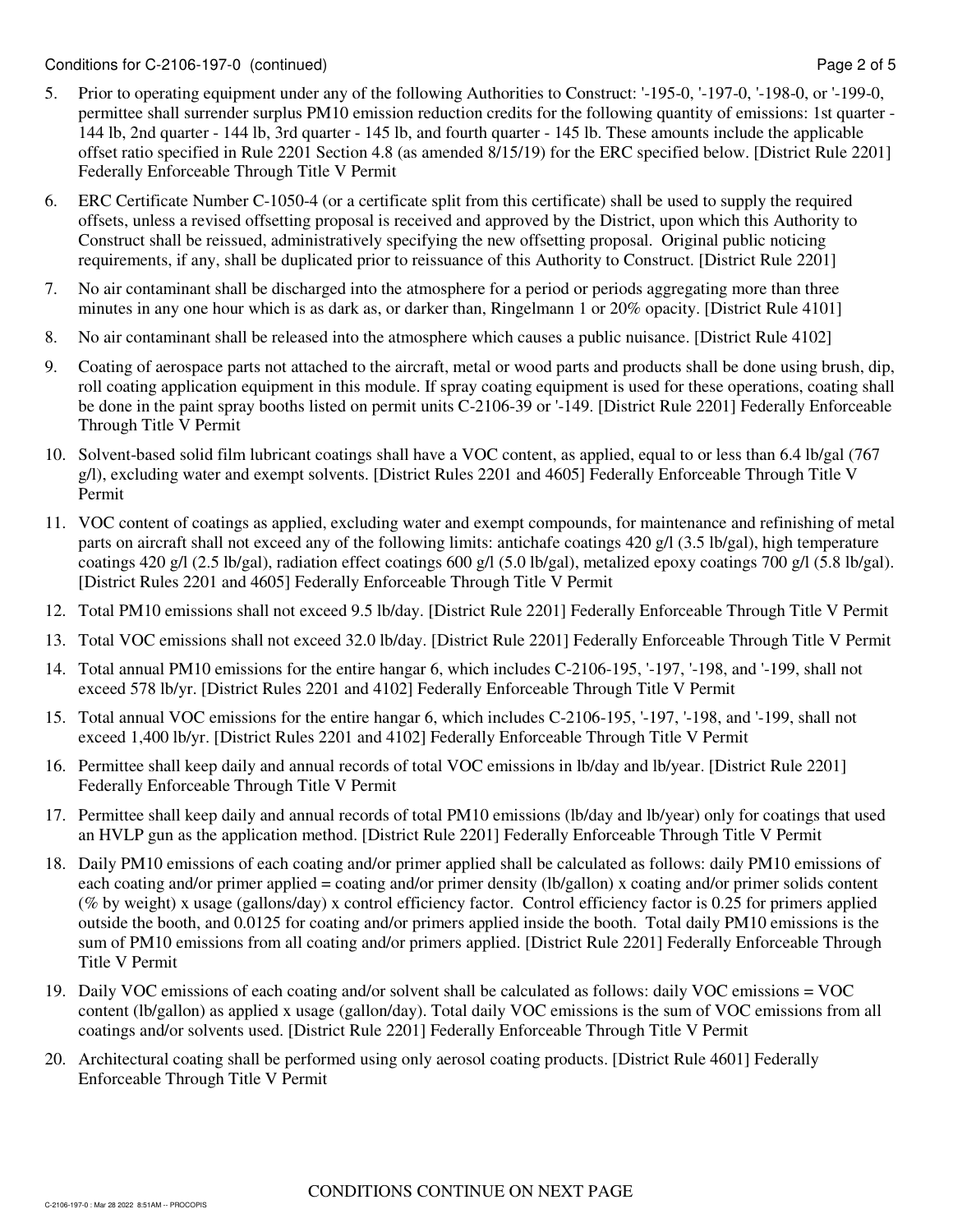- 21. For metal parts and products, VOC content of air-dried coatings as applied, excluding water and exempt compounds, shall not exceed 2.8 lb/gal (340 g/l). For specialty coatings, the VOC content shall not exceed the following limits: camouflage 420 g/l (3.5 lb/gal), extreme performance: 420 g/l (3.5 lb/gal), heat resistant: 420 g/l (3.5 lb/gal), high gloss: 420 g/l (3.5 lb/gal), high performance architectural: 420 g/l (3.5 lb/gal), high temperature: 420 g/l (3.5 lb/gal), metallic coating: 420 g/l (3.5 lb/gal), pretreatment coating: 420 g/l (3.5 lb/gal), touch up and repair coating: 420 g/l  $(3.5 \text{ lb/gal})$ , silicone release:  $420 \text{ g/l}$   $(3.5 \text{ lb/gal})$ , and solar absorbent:  $420 \text{ g/l}$   $(3.5 \text{ lb/gal})$ . [District Rules 2201 and 4603] Federally Enforceable Through Title V Permit
- 22. For wood products, VOC content of coatings as applied, excluding water and exempt compounds, shall not exceed any of the following limits: clear topcoat 275 g/l (2.3 lb/gallon), filler 275 g/l (2.3 lb/gallon), high-solids stains 240 g/l (2.0 lb/gallon), low-solids stain 120 g/l (1.0 lb/gallon), ink 500 g/l (4.2 lb/gallon), mold-seal coating 750 g/l (6.3 lb/gallon), multi-colored coating 275 g/l (2.3 lb/gallon), pigmented coating 275 g/l (2.3 lb/gallon), water-based pigmented primers 0.68 lb/gal, water-based pigmented topcoats 1.62 lb/gal, sanding sealer 275 g/l (2.3 lb/gallon), and stripper 350 g/l (2.9 lb/gallon). [District Rules 2201 and 4606] Federally Enforceable Through Title V Permit
- 23. The operator shall comply with the following work practice standards: 1) store all VOC-containing coatings, thinners, cleaning materials, and waste materials in closed non-absorbent and non-leaking containers, keeping the containers closed at all times except when specifically in use; 2) close mixing vessels that contain VOC coatings and other materials, except when specifically in use; 3) minimize spills of any VOC-containing materials and clean up spills immediately; and 4) convey VOC-containing materials in closed containers or pipes. [District Rules 4603 and 4606] Federally Enforceable Through Title V Permit
- 24. VOC content of aerospace coatings as applied, excluding water and exempt compounds, used for aerospace components shall not exceed any of the limits listed in section 5.1, Table 1 of Rule 4605 (6/16/2011), unless otherwise allowed in this permit. [District Rule 4605] Federally Enforceable Through Title V Permit
- 25. For solvent cleaning operations of metal and wood parts and products, VOC content of solvents shall not exceed 25 g/l (0.21 lb/gal). [District Rules 4603 and 4606] Federally Enforceable Through Title V Permit
- 26. For aerospace surface cleaning, cleanup, or jet engine or rocket engine gas path cleaning or flushing, excluding stripping coatings or cleaning coating application equipment, permittee shall not use solvents with a VOC content greater than or equal to 200 g/l (1.67 lb/gal) as applied or with a VOC composite vapor pressure greater than 45 mmHg (0.87 psia) at 68 F. [District Rule 4605] Federally Enforceable Through Title V Permit
- 27. An operator shall store or dispose of fresh or spent solvents, waste solvent cleaning materials such as cloth, paper, etc., coatings, adhesives, sealants, catalysts, thinners, or any unused VOC-containing materials in closed, non-absorbent, and non-leaking containers. The containers shall remain closed at all times except when depositing or removing the contents of the containers or when the container is empty. The containers shall be self-closing. [District Rules 4603, 4605, 4606, and 4653] Federally Enforceable Through Title V Permit
- 28. For the coating of metal and wood parts and products, only dip, roller, or brush shall be used as coating application methods. All application equipment shall be operated in accordance with the manufacturer's recommendations. [District Rules 2201, 4603, and 4606] Federally Enforceable Through Title V Permit
- 29. For coating of aircraft, HVLP, electrostatic, electrodeposition, flow, roll, dip, or brush coating application equipment shall be used as coating application methods. All application equipment shall be operated in accordance with the manufacturer's recommendations. [District Rules 2201 and 4605] Federally Enforceable Through Title V Permit
- 30. Permittee shall demonstrate that HVLP guns manufactured prior to 1/1/96 operate between 0.1 and 10 psig air atomizing pressure, by manufacturer's published technical material or by use of a certified air pressure tip gauge. [District Rules 4603, 4605, and 4606] Federally Enforceable Through Title V Permit
- 31. If an HVLP spray gun is used, the operator must demonstrate that the spray gun operates between 0.1 and 10 pounds per square inch, gauge, (psig) air atomizing pressure, measured dynamically at the center of the air cap and at the air horns. For a gun permanently labeled HVLP by the manufacturer, a satisfactory demonstration shall either be in the form of manufacturer's published technical information or by a demonstration of the operation of the gun using an air pressure tip gauge from the manufacturer of the gun. For a gun not permanently labeled HVLP by the manufacturer, a satisfactory demonstration shall be based on manufacturer's published technical material and by a demonstration of the operation of the gun using an air pressure tip gauge from the manufacturer of the gun. [District Rules 2201, 4603, 4605, and 4606] Federally Enforceable Through Title V Permit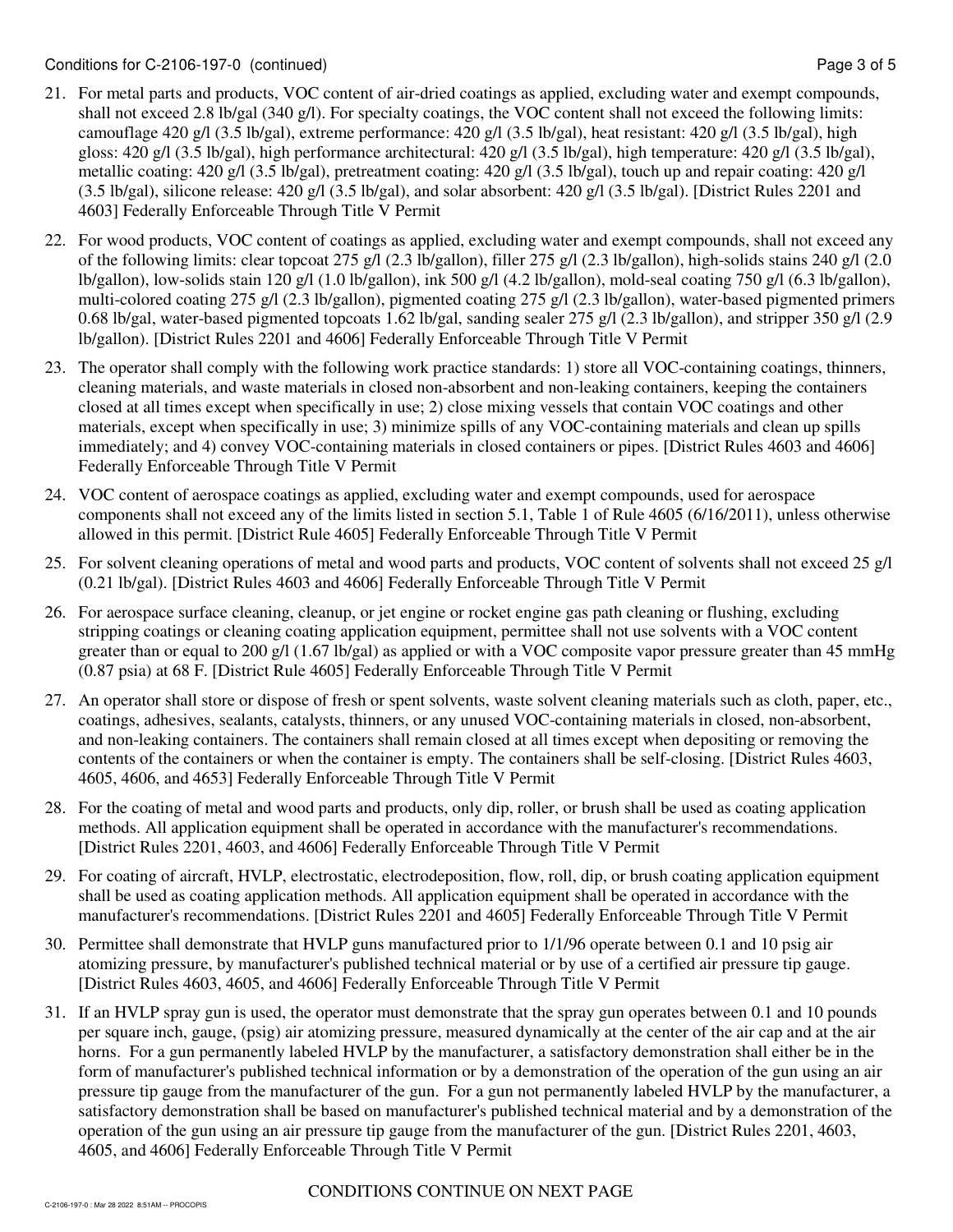- 32. Each container or accompanying data sheet of any coating shall display; 1) a statement of the manufacturer's recommendation regarding thinning of the coating excluding the thinning of coatings with water, and 2) the maximum VOC content of the coating, as applied, and after any thinning as recommended by the manufacturer. VOC content shall be displayed as grams of VOC per liter of coating (less water and exempt compounds). VOC content displayed may be calculated using product formulation data, or may be determined using approved test methods. [District Rules 4603, 4605, and 4606] Federally Enforceable Through Title V Permit
- 33. All solvents shall indicate on the solvent container, or on a separate product data sheet or material safety data sheet, the name of the solvent, manufacturer's name, the VOC content (in gm/liter or lb/gallon), and density of the solvent, as supplied. [District Rules 4603, 4605, and 4606] Federally Enforceable Through Title V Permit
- 34. Permittee shall not use or specify for use within the District an aerospace coating stripper with a VOC content greater than or equal to 300 g/l (2.5 lb/gal) as applied or with a VOC composite vapor pressure of greater than 9.5 mmHg (0.18 psia) at 68 F. [District Rule 4605] Federally Enforceable Through Title V Permit
- 35. VOC content of coatings and solvents shall be analyzed by EPA Method 24 or its constituents methods; and analysis of halogenated exempt compounds shall be analyzed by ARB Method 432 or SCAQMD Method 303 (Determination of Exempt Compounds). [District Rule 4605] Federally Enforceable Through Title V Permit
- 36. The solid content of pretreatment coatings shall be determined by EPA Method 24. Measurement of acid content of pre-treatment coatings shall be determined using ASTM Method D1613-06, Standard Test for Acidity of Volatile Solvents and Chemical Intermediates Used in Paint, Varnish, Lacquer and Related products. [District Rules 4603 and 4605] Federally Enforceable Through Title V Permit
- 37. The fire resistance of an interior coating shall be determined by the Federal Aviation Administration-required Ohio State University Heat Release, Fire, and Burn Tests. [District Rule 4605] Federally Enforceable Through Title V Permit
- 38. The VOC composite vapor pressure of a blended solvent shall be determined by quantifying the amount of each organic compound using gas chromatographic analysis SCAQMD Test Method 308. [District Rule 4605] Federally Enforceable Through Title V Permit
- 39. VOC content of coatings and solvents shall be analyzed by EPA Method 24 and analysis of halogenated exempt compounds shall be analyzed by ARB Method 422. [District Rule 4603] Federally Enforceable Through Title V Permit
- 40. Emissions of VOC shall be measured by EPA Method 25, 25A or 25B, as applicable, and analysis of halogenated exempt compounds shall be analyzed by ARB Method 422. [District Rule 4603] Federally Enforceable Through Title V Permit
- 41. The viscosity of coatings used for dip coating of steel joists shall be determined by using ASTM D5478-98 or ASTM D5125-97. [District Rule 4603] Federally Enforceable Through Title V Permit
- 42. The quantification of coating as a metallic/iridescent topcoat shall be determined by SCAQMD Method 318 (Determination of Weight Percent of Elemental Metal in Coatings by X-ray Diffraction Method), July 1996. [District Rule 4603] Federally Enforceable Through Title V Permit
- 43. VOC emissions from enclosed systems used to clean coating application equipment shall be determined by the manufacturer using the SCAQMD General Test Method for Determining Solvent Losses from Spray Gun Cleaning Systems. [District Rule 4605] Federally Enforceable Through Title V Permit
- 44. Cleaning activities that use solvents shall be performed by one or more of the following methods: (1) wipe cleaning; or (2) application of solvent from hand-held spray bottles from which solvents are dispensed without a propellant-induced force; or (3) non-atomized solvent flow method in which the cleaning solvent is collected in a container or a collection system which is closed except for solvent collection openings and, if necessary, openings to avoid excessive pressure build-up inside the container; or (4) solvent flushing method in which the cleaning solvent is discharged into a container that is closed except for solvent collection openings and, if necessary, openings to avoid excessive pressure build-up inside the container. The discharged solvent from the equipment must be collected into containers without atomizing into the open air. The solvent may be flushed through the system by air or hydraulic pressure, or by pumping. [District Rule 4606] Federally Enforceable Through Title V Permit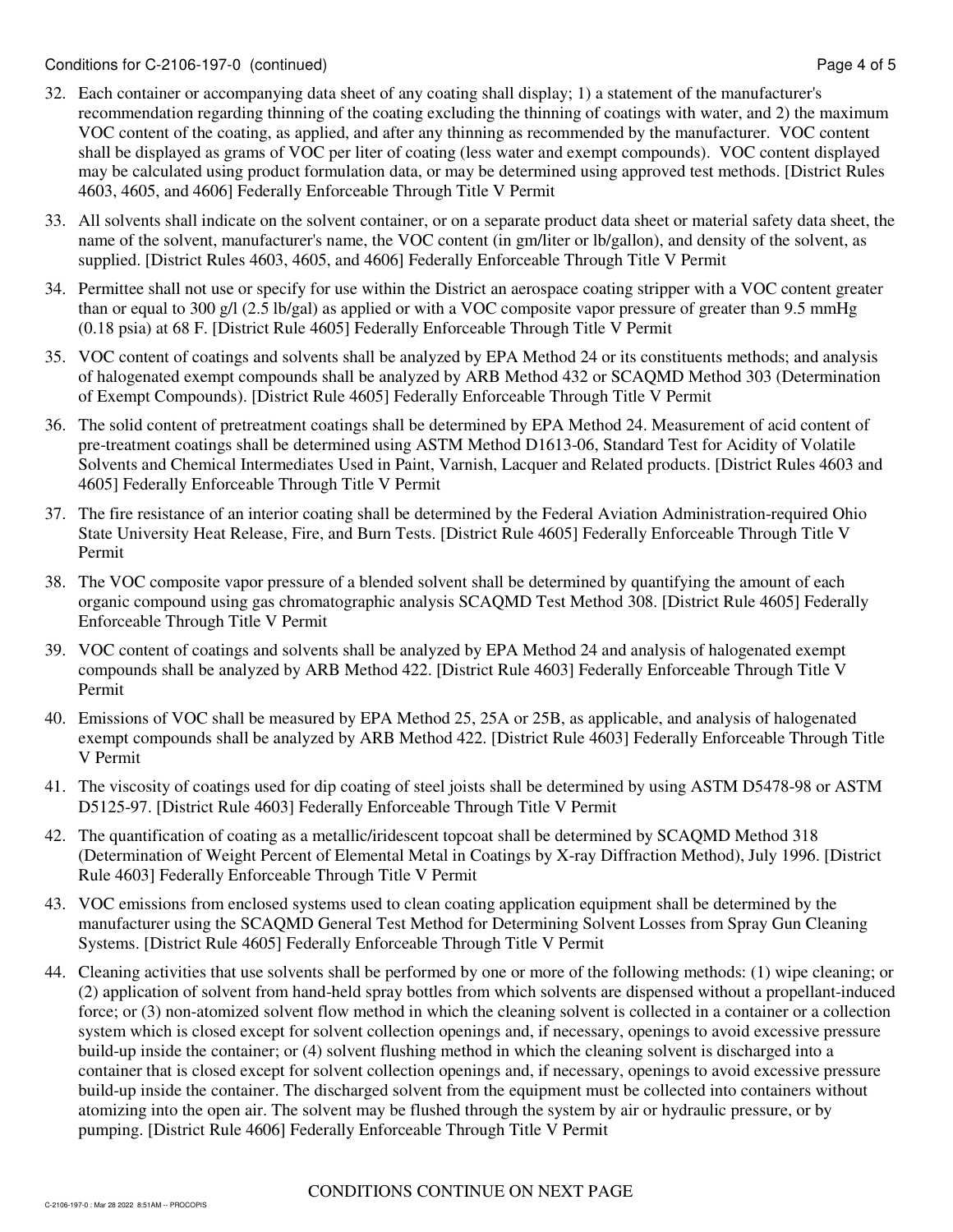- 45. Permittee shall not use VOC-containing material to clean spray equipment used for the application of coatings, adhesives, or ink, unless an enclosed system or equipment that is proven to be equally effective at controlling emissions is used for cleaning. If an enclosed system is used, it must totally enclose spray guns, cups, nozzles, bowls, and other parts during washing, rinsing, draining procedures, and it must be used according to manufacturer's recommendations and must be closed when not in use. [District Rules 2201 and 4605] Federally Enforceable Through Title V Permit
- 46. The permittee shall minimize spills of VOC-containing adhesive products, cleaning products, and process-related waste materials. [District Rule 4653] Federally Enforceable Through Title V Permit
- 47. The permittee shall convey VOC-containing adhesive products, cleaning materials, and process-related waste materials from one location to another in closed containers or pipes. [District Rule 4653] Federally Enforceable Through Title V Permit
- 48. Permittee shall maintain a current file of coatings, inks, adhesives, fountain solutions, wash primers, solvents used for surface preparation and cleanup, thinners, reducers, and strippers, in use and in storage. The file shall include the following information: material safety data sheet (MSDS) or product data sheet showing material name, manufacturer's name, VOC content as applied (lb/gal or g/l), mixing instructions, and density; volume of coating/solvent mix ratio; volume of each coating used (gal), quantity of cleanup solvent used (gal), specific chemical constituents of coatings and solvents used for surface preparation and cleanup; and vapor pressure of solvents used. [District Rules 2201, 4603, 4605, and 4606] Federally Enforceable Through Title V Permit
- 49. Permittee shall maintain records to support that the following aerospace coatings have been specified for their intended application: adhesion promoter, antichafe coating, electric/radiation effect, fuel tank adhesive, high temperature coating, impact resistant coating, optical anti-reflective coating, rain erosion resistant wing coating. [District Rule 4605] Federally Enforceable Through Title V Permit
- 50. Records shall be retained on-site for a minimum of five years and made available for District inspection upon request. [District Rules 2201, 4603, 4605, and 4606] Federally Enforceable Through Title V Permit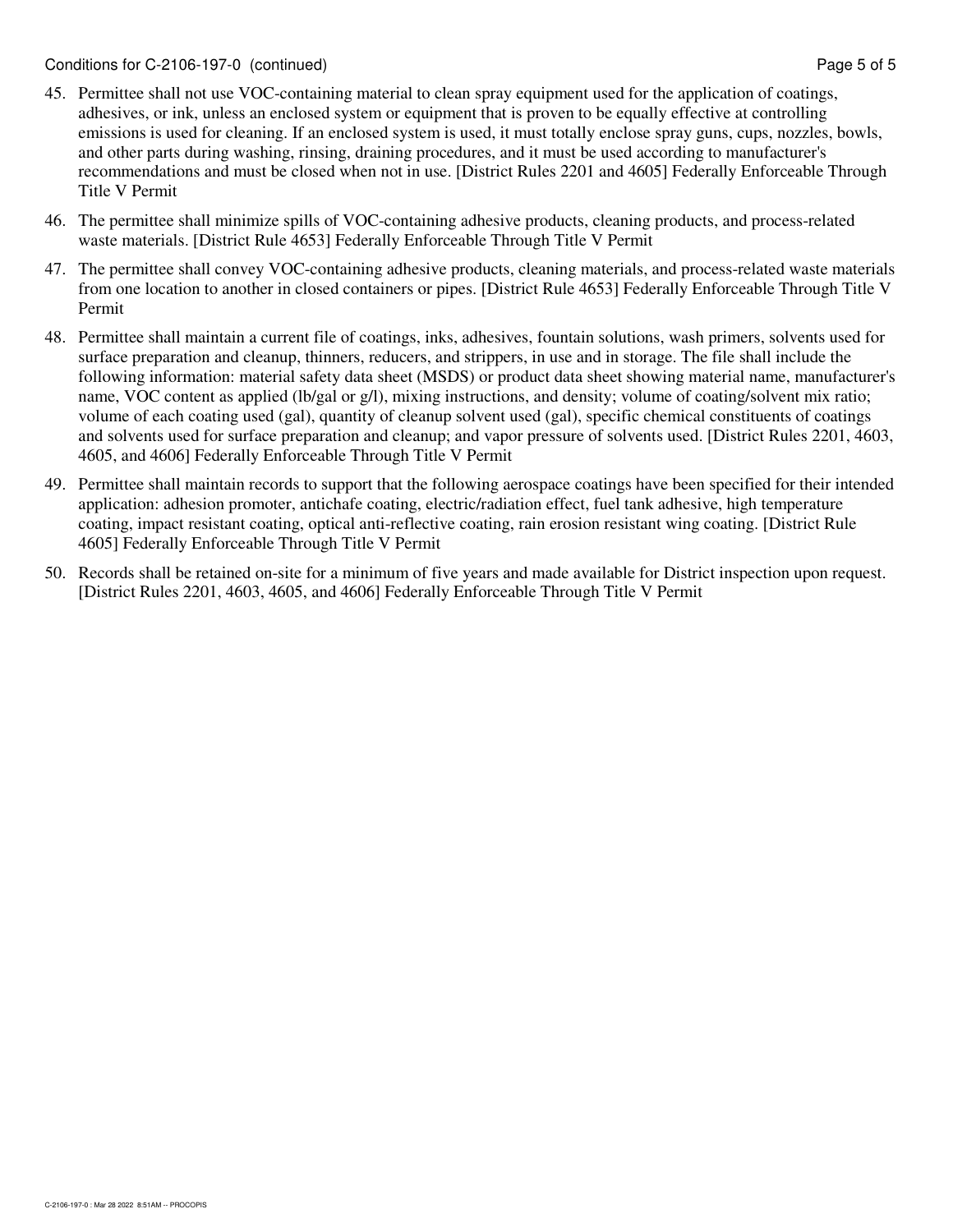



# **AUTHORITY TO CONSTRUCT**

**PERMIT NO:** C-2106-198-0 **ISSUANCE DATE:** 03/28/2022

| <b>LEGAL OWNER OR OPERATOR: NAS LEMOORE</b> |                            |
|---------------------------------------------|----------------------------|
| <b>MAILING ADDRESS:</b>                     | 750 ENTERPRISE AVE, RM 107 |
|                                             | LEMOORE, CA 93246-5001     |

**LOCATION:** NAVAL AIR STATION LEMOORE 750 ENTERPRISE AVE LEMOORE, CA 93246-5001

#### **EQUIPMENT DESCRIPTION:**

SQUADRON AIRCRAFT CORROSION CONTROL AND MAINTENANCE COATING OPERATIONS INCLUDING METAL AND WOOD PARTS AND PRODUCTS; WITH HVLP SPRAY GUN(S) AND OTHER APPROVED APPLICATION METHODS, AND AN ENCLOSED GUN CLEANER (HANGAR 6, MODULE 3)

### **CONDITIONS**

- 1. This Authority to Construct serves as a written certificate of conformity with the procedural requirements of 40 CFR 70.7 and 70.8 and with the compliance requirements of 40 CFR 70.6(c). [District Rule 2201] Federally Enforceable Through Title V Permit
- 2. Prior to operating with modifications authorized by this Authority to Construct, the facility shall submit an application to modify the Title V permit with an administrative amendment in accordance with District Rule 2520 Section 5.3.4. [District Rule 2520, 5.3.4] Federally Enforceable Through Title V Permit
- 3. Prior to operating equipment under any of the following Authorities to Construct: '-195-0, '-197-0, '-198-0, or '-199-0, permittee shall surrender surplus VOC emission reduction credits for the following quantity of emissions: 1st quarter - 525 lb, 2nd quarter - 453 lb, 3rd quarter - 1,063 lb, and fourth quarter - 59 lb. These amounts include the applicable offset ratio specified in Rule 2201 Section 4.8 (as amended 8/15/19) for the ERC specified below [District Rule 2201] Federally Enforceable Through Title V Permit
- 4. ERC Certificate Number C-1046-1 (or a certificate split from this certificate) shall be used to supply the required offsets, unless a revised offsetting proposal is received and approved by the District, upon which this Authority to Construct shall be reissued, administratively specifying the new offsetting proposal. Original public noticing requirements, if any, shall be duplicated prior to reissuance of this Authority to Construct. [District Rule 2201] Federally Enforceable Through Title V Permit

#### CONDITIONS CONTINUE ON NEXT PAGE

**YOU MUST NOTIFY THE DISTRICT COMPLIANCE DIVISION AT (559) 230-5950 WHEN CONSTRUCTION IS COMPLETED AND PRIOR TO OPERATING THE EQUIPMENT OR MODIFICATIONS AUTHORIZED BY THIS AUTHORITY TO CONSTRUCT.** This is NOT a PERMIT TO OPERATE. Approval or denial of a PERMIT TO OPERATE will be made after an inspection to verify that the equipment has been constructed in accordance with the approved plans, specifications and conditions of this Authority to Construct, and to determine if the equipment can be operated in compliance with all Rules and Regulations of the San Joaquin Valley Unified Air Pollution Control District. Unless construction has commenced pursuant to Rule 2050, this Authority to Construct shall expire and application shall be cancelled two years from the date of issuance. The applicant is responsible for complying with all laws, ordinances and regulations of all other governmental agencies which may pertain to the above equipment.

Samir Sheikh, Executive Director / APCO

تنص \_\_\_\_\_\_\_\_\_\_\_\_\_\_\_\_\_\_\_\_\_\_\_\_\_\_\_\_\_\_\_\_\_\_\_\_\_\_\_\_\_\_\_\_\_\_

Brian Clements, Director of Permit Services C-2106-198-0 : Mar 28 2022 8:51AM -- PROCOPIS : Joint Inspection NOT Required

Central Regional Office • 1990 E. Gettysburg Ave. • Fresno, CA 93726 • (559) 230-5900 • Fax (559) 230-6061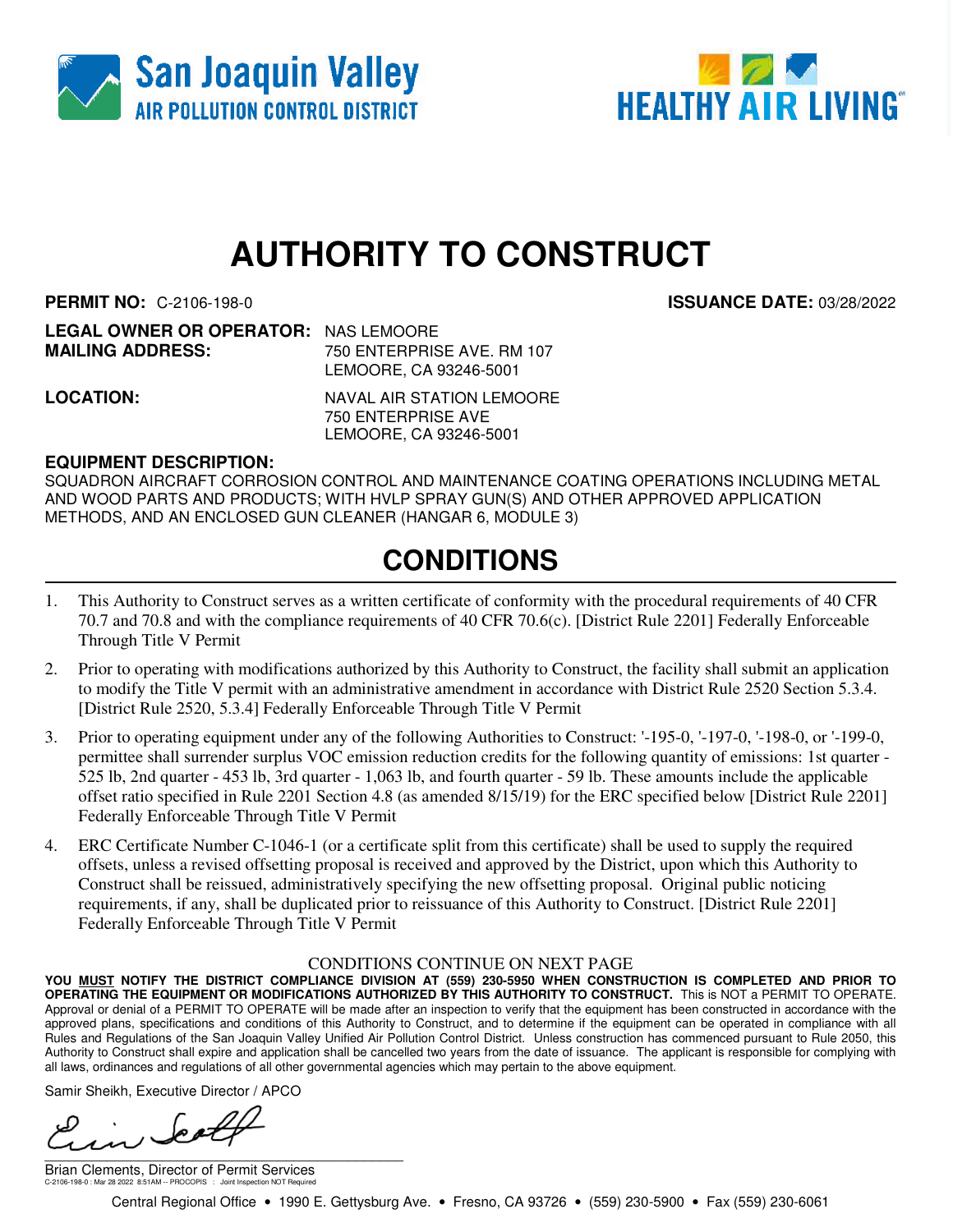- 5. Prior to operating equipment under any of the following Authorities to Construct: '-195-0, '-197-0, '-198-0, or '-199-0, permittee shall surrender surplus PM10 emission reduction credits for the following quantity of emissions: 1st quarter - 144 lb, 2nd quarter - 144 lb, 3rd quarter - 145 lb, and fourth quarter - 145 lb. These amounts include the applicable offset ratio specified in Rule 2201 Section 4.8 (as amended 8/15/19) for the ERC specified below. [District Rule 2201] Federally Enforceable Through Title V Permit
- 6. ERC Certificate Number C-1050-4 (or a certificate split from this certificate) shall be used to supply the required offsets, unless a revised offsetting proposal is received and approved by the District, upon which this Authority to Construct shall be reissued, administratively specifying the new offsetting proposal. Original public noticing requirements, if any, shall be duplicated prior to reissuance of this Authority to Construct. [District Rule 2201]
- 7. No air contaminant shall be discharged into the atmosphere for a period or periods aggregating more than three minutes in any one hour which is as dark as, or darker than, Ringelmann 1 or 20% opacity. [District Rule 4101]
- 8. No air contaminant shall be released into the atmosphere which causes a public nuisance. [District Rule 4102]
- 9. Coating of aerospace parts not attached to the aircraft, metal or wood parts and products shall be done using brush, dip, roll coating application equipment in this module. If spray coating equipment is used for these operations, coating shall be done in the paint spray booths listed on permit units C-2106-39 or '-149. [District Rule 2201] Federally Enforceable Through Title V Permit
- 10. Solvent-based solid film lubricant coatings shall have a VOC content, as applied, equal to or less than 6.4 lb/gal (767 g/l), excluding water and exempt solvents. [District Rules 2201 and 4605] Federally Enforceable Through Title V Permit
- 11. VOC content of coatings as applied, excluding water and exempt compounds, for maintenance and refinishing of metal parts on aircraft shall not exceed any of the following limits: antichafe coatings 420 g/l (3.5 lb/gal), high temperature coatings 420 g/l (2.5 lb/gal), radiation effect coatings 600 g/l (5.0 lb/gal), metalized epoxy coatings 700 g/l (5.8 lb/gal). [District Rules 2201 and 4605] Federally Enforceable Through Title V Permit
- 12. Total PM10 emissions shall not exceed 9.5 lb/day. [District Rule 2201] Federally Enforceable Through Title V Permit
- 13. Total VOC emissions shall not exceed 32.0 lb/day. [District Rule 2201] Federally Enforceable Through Title V Permit
- 14. Total annual PM10 emissions for the entire hangar 6, which includes C-2106-195, '-197, '-198, and '-199, shall not exceed 578 lb/yr. [District Rules 2201 and 4102] Federally Enforceable Through Title V Permit
- 15. Total annual VOC emissions for the entire hangar 6, which includes C-2106-195, '-197, '-198, and '-199, shall not exceed 1,400 lb/yr. [District Rules 2201 and 4102] Federally Enforceable Through Title V Permit
- 16. Permittee shall keep daily and annual records of total VOC emissions in lb/day and lb/year. [District Rule 2201] Federally Enforceable Through Title V Permit
- 17. Permittee shall keep daily and annual records of total PM10 emissions (lb/day and lb/year) only for coatings that used an HVLP gun as the application method. [District Rule 2201] Federally Enforceable Through Title V Permit
- 18. Daily PM10 emissions of each coating and/or primer applied shall be calculated as follows: daily PM10 emissions of each coating and/or primer applied = coating and/or primer density (lb/gallon) x coating and/or primer solids content (% by weight) x usage (gallons/day) x control efficiency factor. Control efficiency factor is 0.25 for primers applied outside the booth, and 0.0125 for coating and/or primers applied inside the booth. Total daily PM10 emissions is the sum of PM10 emissions from all coating and/or primers applied. [District Rule 2201] Federally Enforceable Through Title V Permit
- 19. Daily VOC emissions of each coating and/or solvent shall be calculated as follows: daily VOC emissions = VOC content (lb/gallon) as applied x usage (gallon/day). Total daily VOC emissions is the sum of VOC emissions from all coatings and/or solvents used. [District Rule 2201] Federally Enforceable Through Title V Permit
- 20. Architectural coating shall be performed using only aerosol coating products. [District Rule 4601] Federally Enforceable Through Title V Permit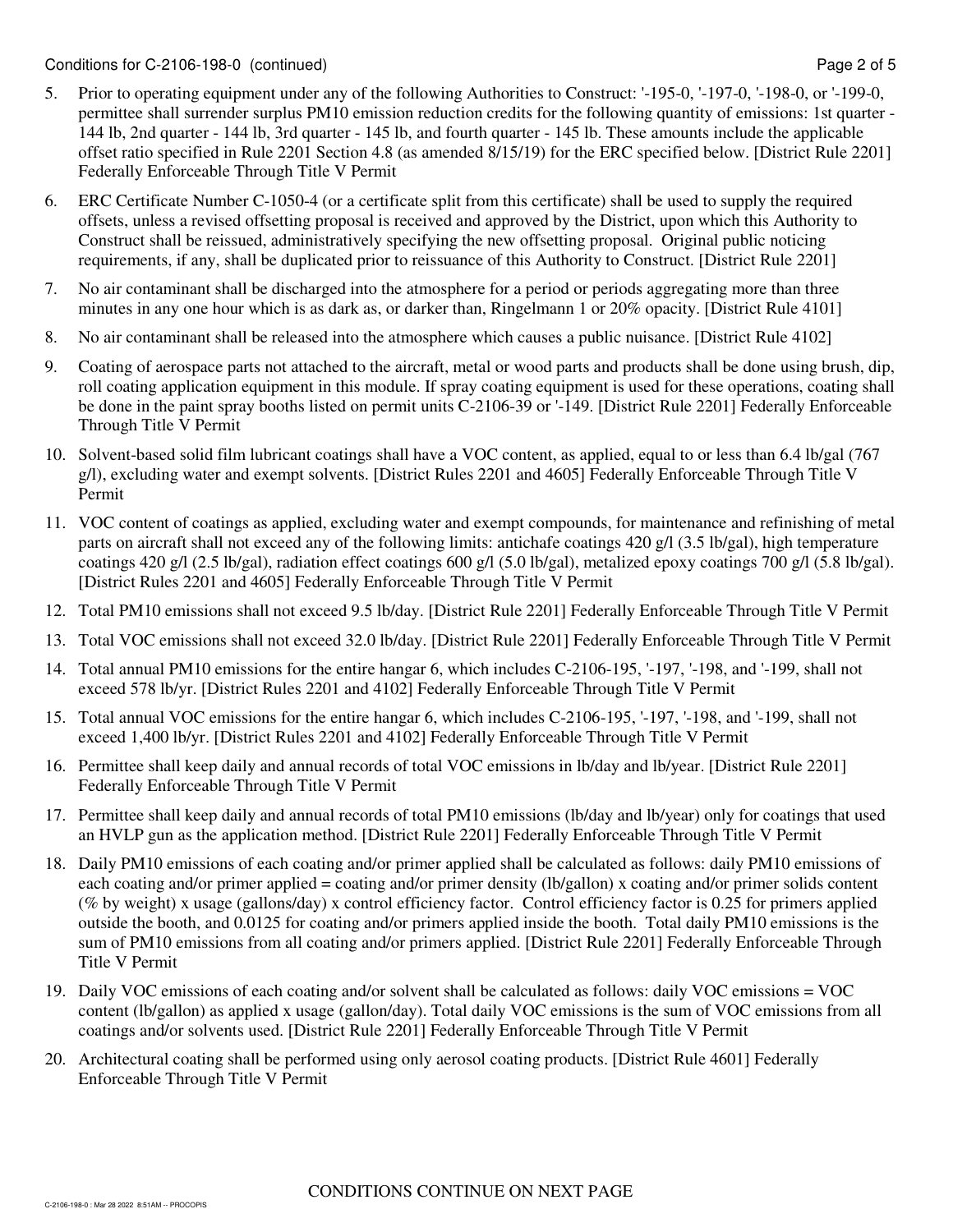- 21. For metal parts and products, VOC content of air-dried coatings as applied, excluding water and exempt compounds, shall not exceed 2.8 lb/gal (340 g/l). For specialty coatings, the VOC content shall not exceed the following limits: camouflage 420 g/l (3.5 lb/gal), extreme performance: 420 g/l (3.5 lb/gal), heat resistant: 420 g/l (3.5 lb/gal), high gloss: 420 g/l (3.5 lb/gal), high performance architectural: 420 g/l (3.5 lb/gal), high temperature: 420 g/l (3.5 lb/gal), metallic coating: 420 g/l (3.5 lb/gal), pretreatment coating: 420 g/l (3.5 lb/gal), touch up and repair coating: 420 g/l  $(3.5 \text{ lb/gal})$ , silicone release:  $420 \text{ g/l}$   $(3.5 \text{ lb/gal})$ , and solar absorbent:  $420 \text{ g/l}$   $(3.5 \text{ lb/gal})$ . [District Rules 2201 and 4603] Federally Enforceable Through Title V Permit
- 22. For wood products, VOC content of coatings as applied, excluding water and exempt compounds, shall not exceed any of the following limits: clear topcoat 275 g/l (2.3 lb/gallon), filler 275 g/l (2.3 lb/gallon), high-solids stains 240 g/l (2.0 lb/gallon), low-solids stain 120 g/l (1.0 lb/gallon), ink 500 g/l (4.2 lb/gallon), mold-seal coating 750 g/l (6.3 lb/gallon), multi-colored coating 275 g/l (2.3 lb/gallon), pigmented coating 275 g/l (2.3 lb/gallon), water-based pigmented primers 0.68 lb/gal, water-based pigmented topcoats 1.62 lb/gal, sanding sealer 275 g/l (2.3 lb/gallon), and stripper 350 g/l (2.9 lb/gallon). [District Rules 2201 and 4606] Federally Enforceable Through Title V Permit
- 23. The operator shall comply with the following work practice standards: 1) store all VOC-containing coatings, thinners, cleaning materials, and waste materials in closed non-absorbent and non-leaking containers, keeping the containers closed at all times except when specifically in use; 2) close mixing vessels that contain VOC coatings and other materials, except when specifically in use; 3) minimize spills of any VOC-containing materials and clean up spills immediately; and 4) convey VOC-containing materials in closed containers or pipes. [District Rules 4603 and 4606] Federally Enforceable Through Title V Permit
- 24. VOC content of aerospace coatings as applied, excluding water and exempt compounds, used for aerospace components shall not exceed any of the limits listed in section 5.1, Table 1 of Rule 4605 (6/16/2011), unless otherwise allowed in this permit. [District Rule 4605] Federally Enforceable Through Title V Permit
- 25. For solvent cleaning operations of metal and wood parts and products, VOC content of solvents shall not exceed 25 g/l (0.21 lb/gal). [District Rules 4603 and 4606] Federally Enforceable Through Title V Permit
- 26. For aerospace surface cleaning, cleanup, or jet engine or rocket engine gas path cleaning or flushing, excluding stripping coatings or cleaning coating application equipment, permittee shall not use solvents with a VOC content greater than or equal to 200 g/l (1.67 lb/gal) as applied or with a VOC composite vapor pressure greater than 45 mmHg (0.87 psia) at 68 F. [District Rule 4605] Federally Enforceable Through Title V Permit
- 27. An operator shall store or dispose of fresh or spent solvents, waste solvent cleaning materials such as cloth, paper, etc., coatings, adhesives, sealants, catalysts, thinners, or any unused VOC-containing materials in closed, non-absorbent, and non-leaking containers. The containers shall remain closed at all times except when depositing or removing the contents of the containers or when the container is empty. The containers shall be self-closing. [District Rules 4603, 4605, 4606, and 4653] Federally Enforceable Through Title V Permit
- 28. For the coating of metal and wood parts and products, only dip, roller, or brush shall be used as coating application methods. All application equipment shall be operated in accordance with the manufacturer's recommendations. [District Rules 2201, 4603, and 4606] Federally Enforceable Through Title V Permit
- 29. For coating of aircraft, HVLP, electrostatic, electrodeposition, flow, roll, dip, or brush coating application equipment shall be used as coating application methods. All application equipment shall be operated in accordance with the manufacturer's recommendations. [District Rules 2201 and 4605] Federally Enforceable Through Title V Permit
- 30. Permittee shall demonstrate that HVLP guns manufactured prior to 1/1/96 operate between 0.1 and 10 psig air atomizing pressure, by manufacturer's published technical material or by use of a certified air pressure tip gauge. [District Rules 4603, 4605, and 4606] Federally Enforceable Through Title V Permit
- 31. If an HVLP spray gun is used, the operator must demonstrate that the spray gun operates between 0.1 and 10 pounds per square inch, gauge, (psig) air atomizing pressure, measured dynamically at the center of the air cap and at the air horns. For a gun permanently labeled HVLP by the manufacturer, a satisfactory demonstration shall either be in the form of manufacturer's published technical information or by a demonstration of the operation of the gun using an air pressure tip gauge from the manufacturer of the gun. For a gun not permanently labeled HVLP by the manufacturer, a satisfactory demonstration shall be based on manufacturer's published technical material and by a demonstration of the operation of the gun using an air pressure tip gauge from the manufacturer of the gun. [District Rules 2201, 4603, 4605, and 4606] Federally Enforceable Through Title V Permit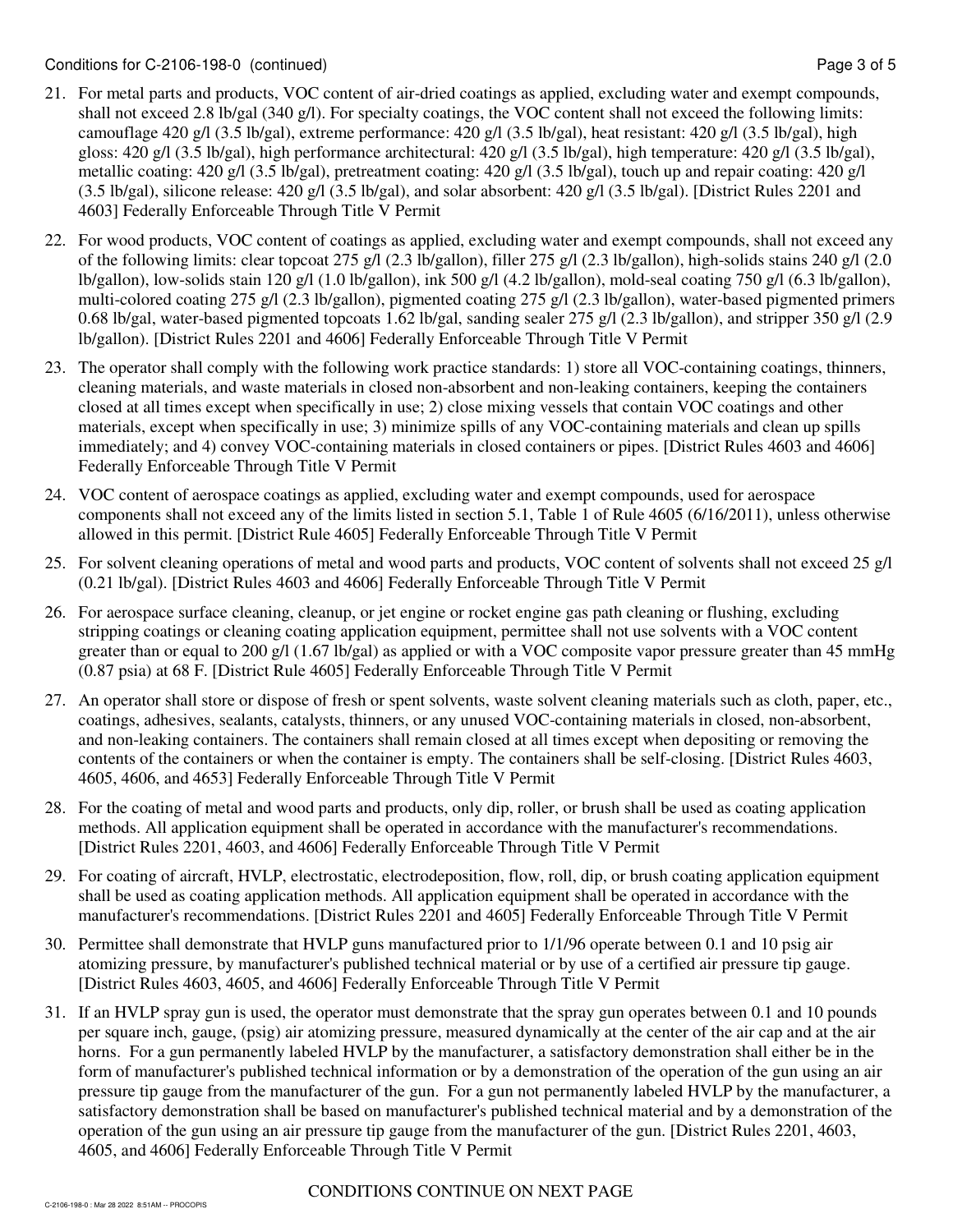- 32. Each container or accompanying data sheet of any coating shall display; 1) a statement of the manufacturer's recommendation regarding thinning of the coating excluding the thinning of coatings with water, and 2) the maximum VOC content of the coating, as applied, and after any thinning as recommended by the manufacturer. VOC content shall be displayed as grams of VOC per liter of coating (less water and exempt compounds). VOC content displayed may be calculated using product formulation data, or may be determined using approved test methods. [District Rules 4603, 4605, and 4606] Federally Enforceable Through Title V Permit
- 33. All solvents shall indicate on the solvent container, or on a separate product data sheet or material safety data sheet, the name of the solvent, manufacturer's name, the VOC content (in gm/liter or lb/gallon), and density of the solvent, as supplied. [District Rules 4603, 4605, and 4606] Federally Enforceable Through Title V Permit
- 34. Permittee shall not use or specify for use within the District an aerospace coating stripper with a VOC content greater than or equal to 300 g/l (2.5 lb/gal) as applied or with a VOC composite vapor pressure of greater than 9.5 mmHg (0.18 psia) at 68 F. [District Rule 4605] Federally Enforceable Through Title V Permit
- 35. VOC content of coatings and solvents shall be analyzed by EPA Method 24 or its constituents methods; and analysis of halogenated exempt compounds shall be analyzed by ARB Method 432 or SCAQMD Method 303 (Determination of Exempt Compounds). [District Rule 4605] Federally Enforceable Through Title V Permit
- 36. The solid content of pretreatment coatings shall be determined by EPA Method 24. Measurement of acid content of pre-treatment coatings shall be determined using ASTM Method D1613-06, Standard Test for Acidity of Volatile Solvents and Chemical Intermediates Used in Paint, Varnish, Lacquer and Related products. [District Rules 4603 and 4605] Federally Enforceable Through Title V Permit
- 37. The fire resistance of an interior coating shall be determined by the Federal Aviation Administration-required Ohio State University Heat Release, Fire, and Burn Tests. [District Rule 4605] Federally Enforceable Through Title V Permit
- 38. The VOC composite vapor pressure of a blended solvent shall be determined by quantifying the amount of each organic compound using gas chromatographic analysis SCAQMD Test Method 308. [District Rule 4605] Federally Enforceable Through Title V Permit
- 39. VOC content of coatings and solvents shall be analyzed by EPA Method 24 and analysis of halogenated exempt compounds shall be analyzed by ARB Method 422. [District Rule 4603] Federally Enforceable Through Title V Permit
- 40. Emissions of VOC shall be measured by EPA Method 25, 25A or 25B, as applicable, and analysis of halogenated exempt compounds shall be analyzed by ARB Method 422. [District Rule 4603] Federally Enforceable Through Title V Permit
- 41. The viscosity of coatings used for dip coating of steel joists shall be determined by using ASTM D5478-98 or ASTM D5125-97. [District Rule 4603] Federally Enforceable Through Title V Permit
- 42. The quantification of coating as a metallic/iridescent topcoat shall be determined by SCAQMD Method 318 (Determination of Weight Percent of Elemental Metal in Coatings by X-ray Diffraction Method), July 1996. [District Rule 4603] Federally Enforceable Through Title V Permit
- 43. VOC emissions from enclosed systems used to clean coating application equipment shall be determined by the manufacturer using the SCAQMD General Test Method for Determining Solvent Losses from Spray Gun Cleaning Systems. [District Rule 4605] Federally Enforceable Through Title V Permit
- 44. Cleaning activities that use solvents shall be performed by one or more of the following methods: (1) wipe cleaning; or (2) application of solvent from hand-held spray bottles from which solvents are dispensed without a propellant-induced force; or (3) non-atomized solvent flow method in which the cleaning solvent is collected in a container or a collection system which is closed except for solvent collection openings and, if necessary, openings to avoid excessive pressure build-up inside the container; or (4) solvent flushing method in which the cleaning solvent is discharged into a container that is closed except for solvent collection openings and, if necessary, openings to avoid excessive pressure build-up inside the container. The discharged solvent from the equipment must be collected into containers without atomizing into the open air. The solvent may be flushed through the system by air or hydraulic pressure, or by pumping. [District Rule 4606] Federally Enforceable Through Title V Permit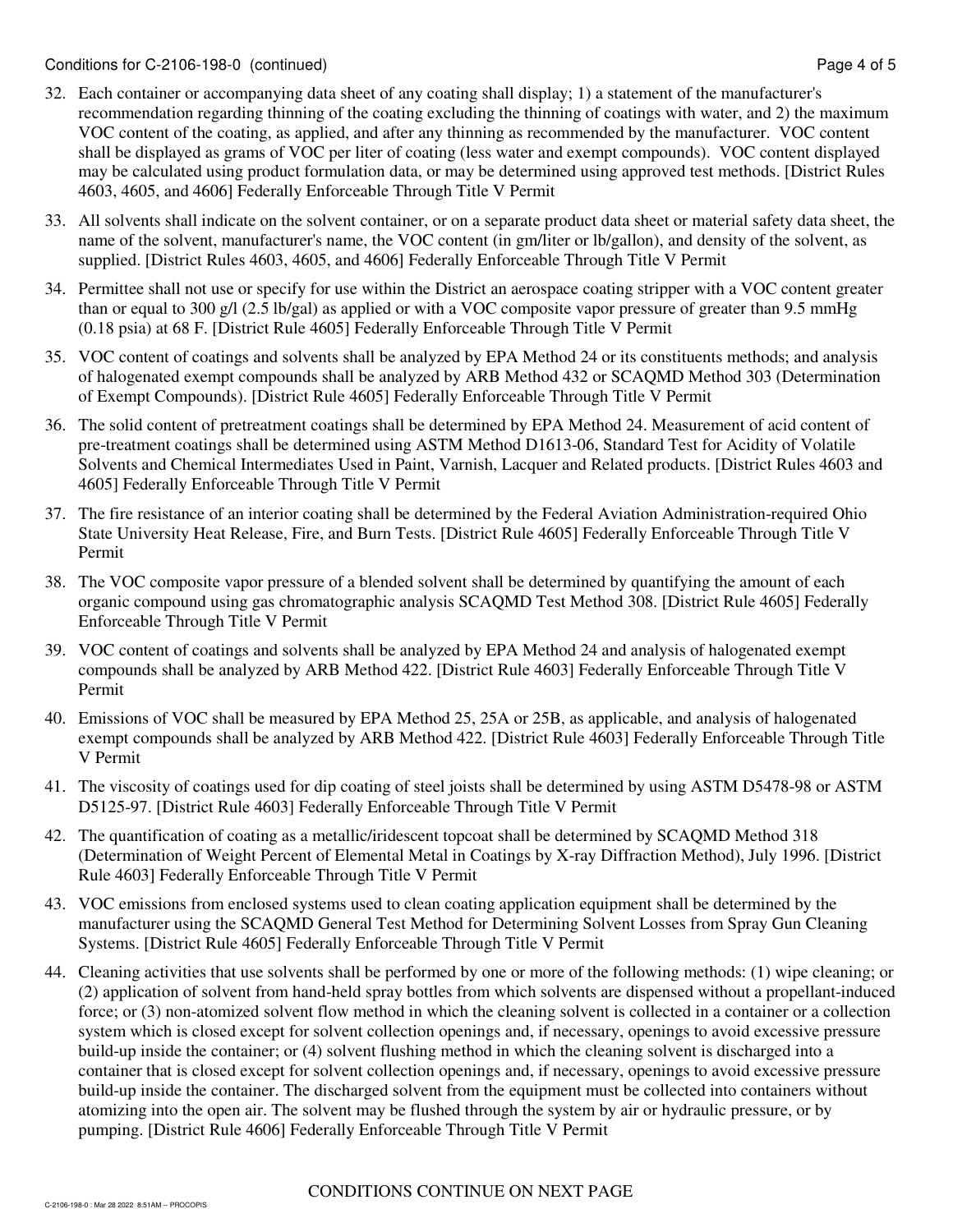- 45. Permittee shall not use VOC-containing material to clean spray equipment used for the application of coatings, adhesives, or ink, unless an enclosed system or equipment that is proven to be equally effective at controlling emissions is used for cleaning. If an enclosed system is used, it must totally enclose spray guns, cups, nozzles, bowls, and other parts during washing, rinsing, draining procedures, and it must be used according to manufacturer's recommendations and must be closed when not in use. [District Rules 2201 and 4605] Federally Enforceable Through Title V Permit
- 46. The permittee shall minimize spills of VOC-containing adhesive products, cleaning products, and process-related waste materials. [District Rule 4653] Federally Enforceable Through Title V Permit
- 47. The permittee shall convey VOC-containing adhesive products, cleaning materials, and process-related waste materials from one location to another in closed containers or pipes. [District Rule 4653] Federally Enforceable Through Title V Permit
- 48. Permittee shall maintain a current file of coatings, inks, adhesives, fountain solutions, wash primers, solvents used for surface preparation and cleanup, thinners, reducers, and strippers, in use and in storage. The file shall include the following information: material safety data sheet (MSDS) or product data sheet showing material name, manufacturer's name, VOC content as applied (lb/gal or g/l), mixing instructions, and density; volume of coating/solvent mix ratio; volume of each coating used (gal), quantity of cleanup solvent used (gal), specific chemical constituents of coatings and solvents used for surface preparation and cleanup; and vapor pressure of solvents used. [District Rules 2201, 4603, 4605, and 4606] Federally Enforceable Through Title V Permit
- 49. Permittee shall maintain records to support that the following aerospace coatings have been specified for their intended application: adhesion promoter, antichafe coating, electric/radiation effect, fuel tank adhesive, high temperature coating, impact resistant coating, optical anti-reflective coating, rain erosion resistant wing coating. [District Rule 4605] Federally Enforceable Through Title V Permit
- 50. Records shall be retained on-site for a minimum of five years and made available for District inspection upon request. [District Rules 2201, 4603, 4605, and 4606] Federally Enforceable Through Title V Permit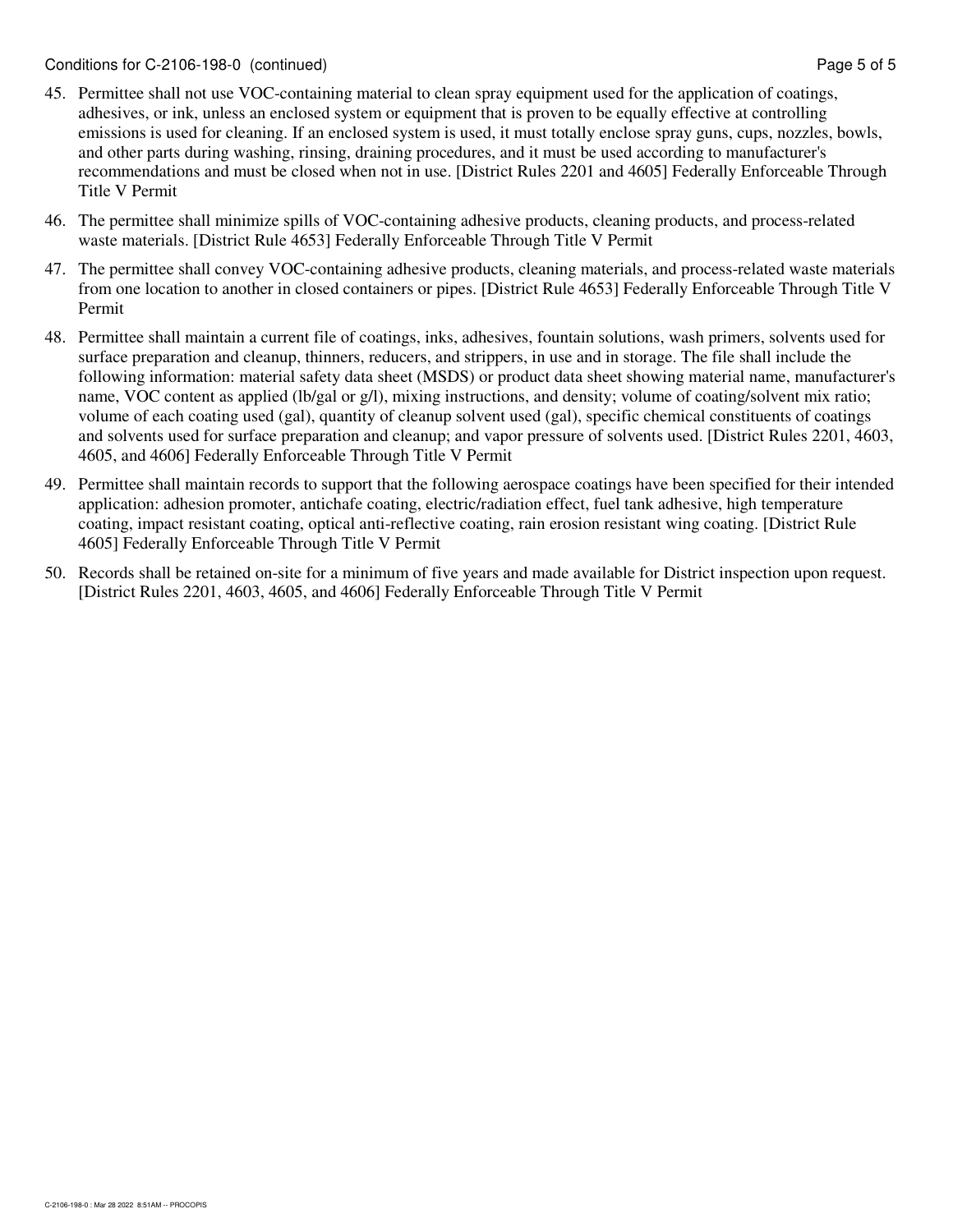



# **AUTHORITY TO CONSTRUCT**

**PERMIT NO:** C-2106-199-0 **ISSUANCE DATE:** 03/28/2022

| <b>LEGAL OWNER OR OPERATOR: NAS LEMOORE</b> |                                                                                                                                                                                                                                                                                                                                                                                      |
|---------------------------------------------|--------------------------------------------------------------------------------------------------------------------------------------------------------------------------------------------------------------------------------------------------------------------------------------------------------------------------------------------------------------------------------------|
| <b>MAILING ADDRESS:</b>                     | 750 ENTERPRISE AVE, RM 107                                                                                                                                                                                                                                                                                                                                                           |
|                                             | $\overline{1}$ $\overline{1}$ $\overline{1}$ $\overline{1}$ $\overline{1}$ $\overline{1}$ $\overline{1}$ $\overline{1}$ $\overline{1}$ $\overline{1}$ $\overline{1}$ $\overline{1}$ $\overline{1}$ $\overline{1}$ $\overline{1}$ $\overline{1}$ $\overline{1}$ $\overline{1}$ $\overline{1}$ $\overline{1}$ $\overline{1}$ $\overline{1}$ $\overline{1}$ $\overline{1}$ $\overline{$ |

LEMOORE, CA 93246-5001 **LOCATION:** NAVAL AIR STATION LEMOORE 750 ENTERPRISE AVE

LEMOORE, CA 93246-5001

**EQUIPMENT DESCRIPTION:**

SQUADRON AIRCRAFT CORROSION CONTROL AND MAINTENANCE COATING OPERATIONS INCLUDING METAL AND WOOD PARTS AND PRODUCTS; WITH HVLP SPRAY GUN(S) AND OTHER APPROVED APPLICATION METHODS, AND AN ENCLOSED GUN CLEANER (HANGAR 6, MODULE 4)

## **CONDITIONS**

- 1. This Authority to Construct serves as a written certificate of conformity with the procedural requirements of 40 CFR 70.7 and 70.8 and with the compliance requirements of 40 CFR 70.6(c). [District Rule 2201] Federally Enforceable Through Title V Permit
- 2. Prior to operating with modifications authorized by this Authority to Construct, the facility shall submit an application to modify the Title V permit with an administrative amendment in accordance with District Rule 2520 Section 5.3.4. [District Rule 2520, 5.3.4] Federally Enforceable Through Title V Permit
- 3. Prior to operating equipment under any of the following Authorities to Construct: '-195-0, '-197-0, '-198-0, or '-199-0, permittee shall surrender surplus VOC emission reduction credits for the following quantity of emissions: 1st quarter - 525 lb, 2nd quarter - 453 lb, 3rd quarter - 1,063 lb, and fourth quarter - 59 lb. These amounts include the applicable offset ratio specified in Rule 2201 Section 4.8 (as amended 8/15/19) for the ERC specified below [District Rule 2201] Federally Enforceable Through Title V Permit
- 4. ERC Certificate Number C-1046-1 (or a certificate split from this certificate) shall be used to supply the required offsets, unless a revised offsetting proposal is received and approved by the District, upon which this Authority to Construct shall be reissued, administratively specifying the new offsetting proposal. Original public noticing requirements, if any, shall be duplicated prior to reissuance of this Authority to Construct. [District Rule 2201] Federally Enforceable Through Title V Permit

#### CONDITIONS CONTINUE ON NEXT PAGE

**YOU MUST NOTIFY THE DISTRICT COMPLIANCE DIVISION AT (559) 230-5950 WHEN CONSTRUCTION IS COMPLETED AND PRIOR TO OPERATING THE EQUIPMENT OR MODIFICATIONS AUTHORIZED BY THIS AUTHORITY TO CONSTRUCT.** This is NOT a PERMIT TO OPERATE. Approval or denial of a PERMIT TO OPERATE will be made after an inspection to verify that the equipment has been constructed in accordance with the approved plans, specifications and conditions of this Authority to Construct, and to determine if the equipment can be operated in compliance with all Rules and Regulations of the San Joaquin Valley Unified Air Pollution Control District. Unless construction has commenced pursuant to Rule 2050, this Authority to Construct shall expire and application shall be cancelled two years from the date of issuance. The applicant is responsible for complying with all laws, ordinances and regulations of all other governmental agencies which may pertain to the above equipment.

Samir Sheikh, Executive Director / APCO

 $\overline{\phantom{a}}$ 

Brian Clements, Director of Permit Services C-2106-199-0 : Mar 28 2022 8:51AM -- PROCOPIS : Joint Inspection NOT Required

Central Regional Office • 1990 E. Gettysburg Ave. • Fresno, CA 93726 • (559) 230-5900 • Fax (559) 230-6061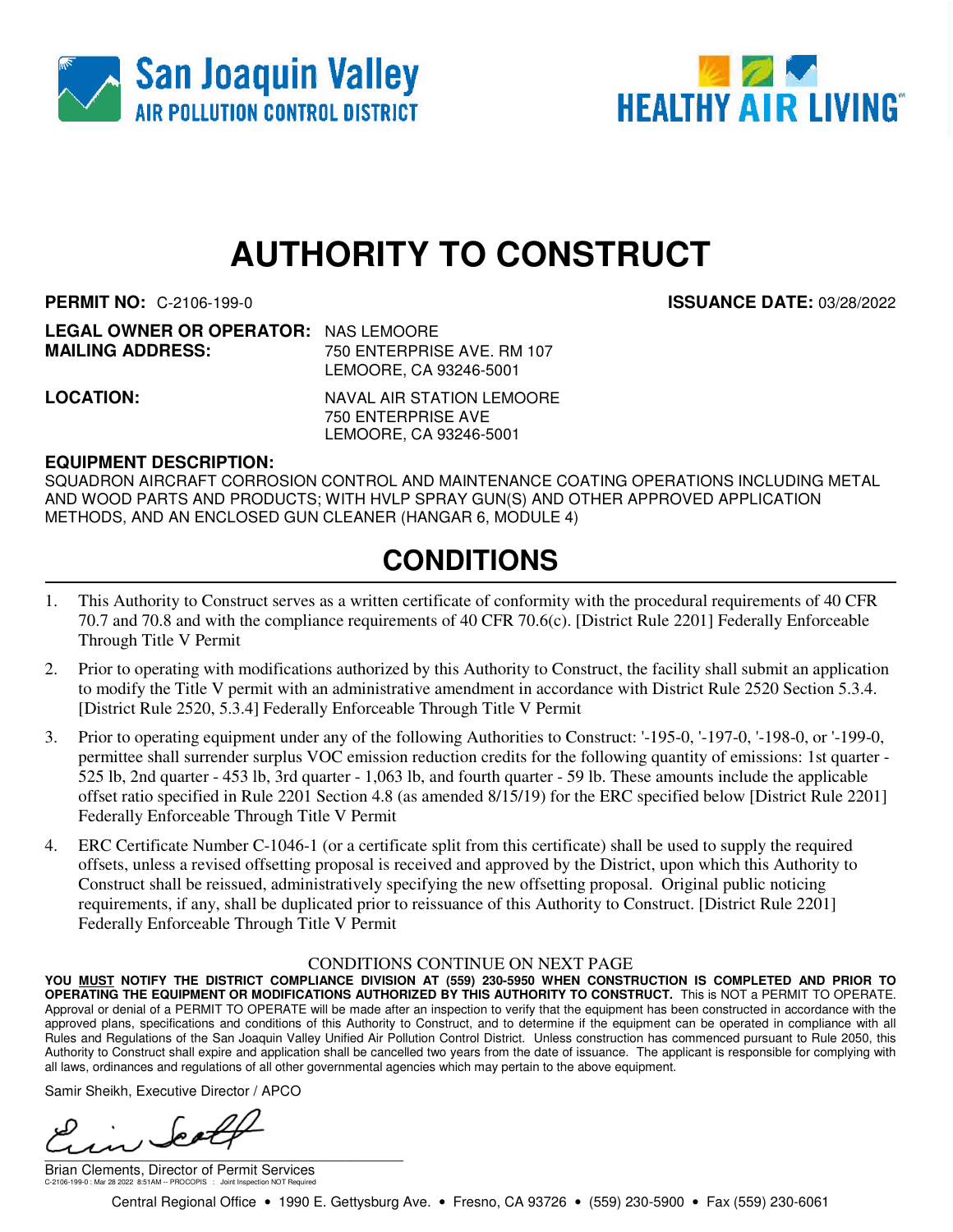- 5. Prior to operating equipment under any of the following Authorities to Construct: '-195-0, '-197-0, '-198-0, or '-199-0, permittee shall surrender surplus PM10 emission reduction credits for the following quantity of emissions: 1st quarter - 144 lb, 2nd quarter - 144 lb, 3rd quarter - 145 lb, and fourth quarter - 145 lb. These amounts include the applicable offset ratio specified in Rule 2201 Section 4.8 (as amended 8/15/19) for the ERC specified below. [District Rule 2201] Federally Enforceable Through Title V Permit
- 6. ERC Certificate Number C-1050-4 (or a certificate split from this certificate) shall be used to supply the required offsets, unless a revised offsetting proposal is received and approved by the District, upon which this Authority to Construct shall be reissued, administratively specifying the new offsetting proposal. Original public noticing requirements, if any, shall be duplicated prior to reissuance of this Authority to Construct. [District Rule 2201]
- 7. No air contaminant shall be discharged into the atmosphere for a period or periods aggregating more than three minutes in any one hour which is as dark as, or darker than, Ringelmann 1 or 20% opacity. [District Rule 4101]
- 8. No air contaminant shall be released into the atmosphere which causes a public nuisance. [District Rule 4102]
- 9. Coating of aerospace parts not attached to the aircraft, metal or wood parts and products shall be done using brush, dip, roll coating application equipment in this module. If spray coating equipment is used for these operations, coating shall be done in the paint spray booths listed on permit units C-2106-39 or '-149. [District Rule 2201] Federally Enforceable Through Title V Permit
- 10. Solvent-based solid film lubricant coatings shall have a VOC content, as applied, equal to or less than 6.4 lb/gal (767 g/l), excluding water and exempt solvents. [District Rules 2201 and 4605] Federally Enforceable Through Title V Permit
- 11. VOC content of coatings as applied, excluding water and exempt compounds, for maintenance and refinishing of metal parts on aircraft shall not exceed any of the following limits: antichafe coatings 420 g/l (3.5 lb/gal), high temperature coatings 420 g/l (2.5 lb/gal), radiation effect coatings 600 g/l (5.0 lb/gal), metalized epoxy coatings 700 g/l (5.8 lb/gal). [District Rules 2201 and 4605] Federally Enforceable Through Title V Permit
- 12. Total PM10 emissions shall not exceed 9.5 lb/day. [District Rule 2201] Federally Enforceable Through Title V Permit
- 13. Total VOC emissions shall not exceed 32.0 lb/day. [District Rule 2201] Federally Enforceable Through Title V Permit
- 14. Total annual PM10 emissions for the entire hangar 6, which includes C-2106-195, '-197, '-198, and '-199, shall not exceed 578 lb/yr. [District Rules 2201 and 4102] Federally Enforceable Through Title V Permit
- 15. Total annual VOC emissions for the entire hangar 6, which includes C-2106-195, '-197, '-198, and '-199, shall not exceed 1,400 lb/yr. [District Rules 2201 and 4102] Federally Enforceable Through Title V Permit
- 16. Permittee shall keep daily and annual records of total VOC emissions in lb/day and lb/year. [District Rule 2201] Federally Enforceable Through Title V Permit
- 17. Permittee shall keep daily and annual records of total PM10 emissions (lb/day and lb/year) only for coatings that used an HVLP gun as the application method. [District Rule 2201] Federally Enforceable Through Title V Permit
- 18. Daily PM10 emissions of each coating and/or primer applied shall be calculated as follows: daily PM10 emissions of each coating and/or primer applied = coating and/or primer density (lb/gallon) x coating and/or primer solids content (% by weight) x usage (gallons/day) x control efficiency factor. Control efficiency factor is 0.25 for primers applied outside the booth, and 0.0125 for coating and/or primers applied inside the booth. Total daily PM10 emissions is the sum of PM10 emissions from all coating and/or primers applied. [District Rule 2201] Federally Enforceable Through Title V Permit
- 19. Daily VOC emissions of each coating and/or solvent shall be calculated as follows: daily VOC emissions = VOC content (lb/gallon) as applied x usage (gallon/day). Total daily VOC emissions is the sum of VOC emissions from all coatings and/or solvents used. [District Rule 2201] Federally Enforceable Through Title V Permit
- 20. Architectural coating shall be performed using only aerosol coating products. [District Rule 4601] Federally Enforceable Through Title V Permit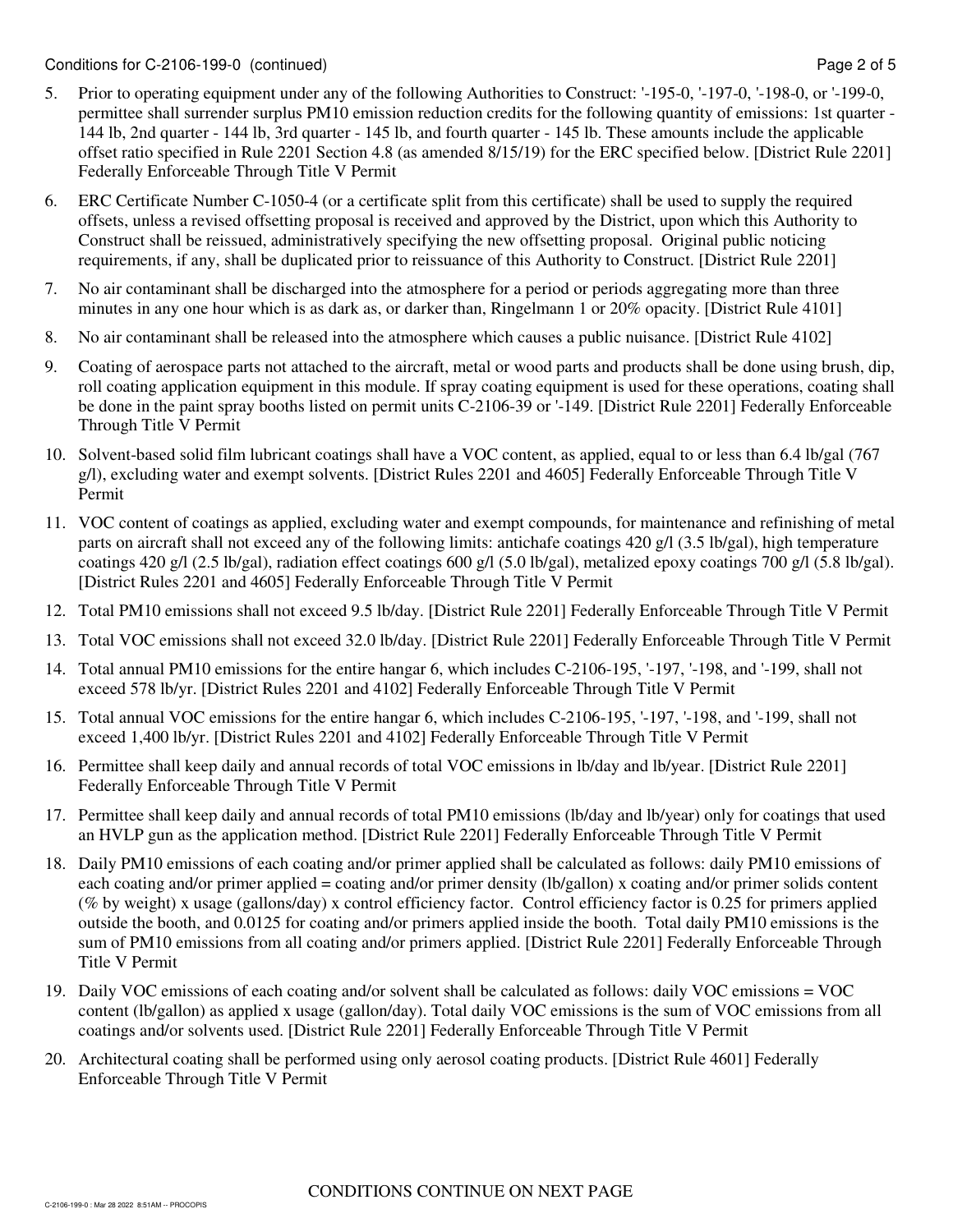- 21. For metal parts and products, VOC content of air-dried coatings as applied, excluding water and exempt compounds, shall not exceed 2.8 lb/gal (340 g/l). For specialty coatings, the VOC content shall not exceed the following limits: camouflage 420 g/l (3.5 lb/gal), extreme performance: 420 g/l (3.5 lb/gal), heat resistant: 420 g/l (3.5 lb/gal), high gloss: 420 g/l (3.5 lb/gal), high performance architectural: 420 g/l (3.5 lb/gal), high temperature: 420 g/l (3.5 lb/gal), metallic coating: 420 g/l (3.5 lb/gal), pretreatment coating: 420 g/l (3.5 lb/gal), touch up and repair coating: 420 g/l  $(3.5 \text{ lb/gal})$ , silicone release:  $420 \text{ g/l}$   $(3.5 \text{ lb/gal})$ , and solar absorbent:  $420 \text{ g/l}$   $(3.5 \text{ lb/gal})$ . [District Rules 2201 and 4603] Federally Enforceable Through Title V Permit
- 22. For wood products, VOC content of coatings as applied, excluding water and exempt compounds, shall not exceed any of the following limits: clear topcoat 275 g/l (2.3 lb/gallon), filler 275 g/l (2.3 lb/gallon), high-solids stains 240 g/l (2.0 lb/gallon), low-solids stain 120 g/l (1.0 lb/gallon), ink 500 g/l (4.2 lb/gallon), mold-seal coating 750 g/l (6.3 lb/gallon), multi-colored coating 275 g/l (2.3 lb/gallon), pigmented coating 275 g/l (2.3 lb/gallon), water-based pigmented primers 0.68 lb/gal, water-based pigmented topcoats 1.62 lb/gal, sanding sealer 275 g/l (2.3 lb/gallon), and stripper 350 g/l (2.9 lb/gallon). [District Rules 2201 and 4606] Federally Enforceable Through Title V Permit
- 23. The operator shall comply with the following work practice standards: 1) store all VOC-containing coatings, thinners, cleaning materials, and waste materials in closed non-absorbent and non-leaking containers, keeping the containers closed at all times except when specifically in use; 2) close mixing vessels that contain VOC coatings and other materials, except when specifically in use; 3) minimize spills of any VOC-containing materials and clean up spills immediately; and 4) convey VOC-containing materials in closed containers or pipes. [District Rules 4603 and 4606] Federally Enforceable Through Title V Permit
- 24. VOC content of aerospace coatings as applied, excluding water and exempt compounds, used for aerospace components shall not exceed any of the limits listed in section 5.1, Table 1 of Rule 4605 (6/16/2011), unless otherwise allowed in this permit. [District Rule 4605] Federally Enforceable Through Title V Permit
- 25. For solvent cleaning operations of metal and wood parts and products, VOC content of solvents shall not exceed 25 g/l (0.21 lb/gal). [District Rules 4603 and 4606] Federally Enforceable Through Title V Permit
- 26. For aerospace surface cleaning, cleanup, or jet engine or rocket engine gas path cleaning or flushing, excluding stripping coatings or cleaning coating application equipment, permittee shall not use solvents with a VOC content greater than or equal to 200 g/l (1.67 lb/gal) as applied or with a VOC composite vapor pressure greater than 45 mmHg (0.87 psia) at 68 F. [District Rule 4605] Federally Enforceable Through Title V Permit
- 27. An operator shall store or dispose of fresh or spent solvents, waste solvent cleaning materials such as cloth, paper, etc., coatings, adhesives, sealants, catalysts, thinners, or any unused VOC-containing materials in closed, non-absorbent, and non-leaking containers. The containers shall remain closed at all times except when depositing or removing the contents of the containers or when the container is empty. The containers shall be self-closing. [District Rules 4603, 4605, 4606, and 4653] Federally Enforceable Through Title V Permit
- 28. For the coating of metal and wood parts and products, only dip, roller, or brush shall be used as coating application methods. All application equipment shall be operated in accordance with the manufacturer's recommendations. [District Rules 2201, 4603, and 4606] Federally Enforceable Through Title V Permit
- 29. For coating of aircraft, HVLP, electrostatic, electrodeposition, flow, roll, dip, or brush coating application equipment shall be used as coating application methods. All application equipment shall be operated in accordance with the manufacturer's recommendations. [District Rules 2201 and 4605] Federally Enforceable Through Title V Permit
- 30. Permittee shall demonstrate that HVLP guns manufactured prior to 1/1/96 operate between 0.1 and 10 psig air atomizing pressure, by manufacturer's published technical material or by use of a certified air pressure tip gauge. [District Rules 4603, 4605, and 4606] Federally Enforceable Through Title V Permit
- 31. If an HVLP spray gun is used, the operator must demonstrate that the spray gun operates between 0.1 and 10 pounds per square inch, gauge, (psig) air atomizing pressure, measured dynamically at the center of the air cap and at the air horns. For a gun permanently labeled HVLP by the manufacturer, a satisfactory demonstration shall either be in the form of manufacturer's published technical information or by a demonstration of the operation of the gun using an air pressure tip gauge from the manufacturer of the gun. For a gun not permanently labeled HVLP by the manufacturer, a satisfactory demonstration shall be based on manufacturer's published technical material and by a demonstration of the operation of the gun using an air pressure tip gauge from the manufacturer of the gun. [District Rules 2201, 4603, 4605, and 4606] Federally Enforceable Through Title V Permit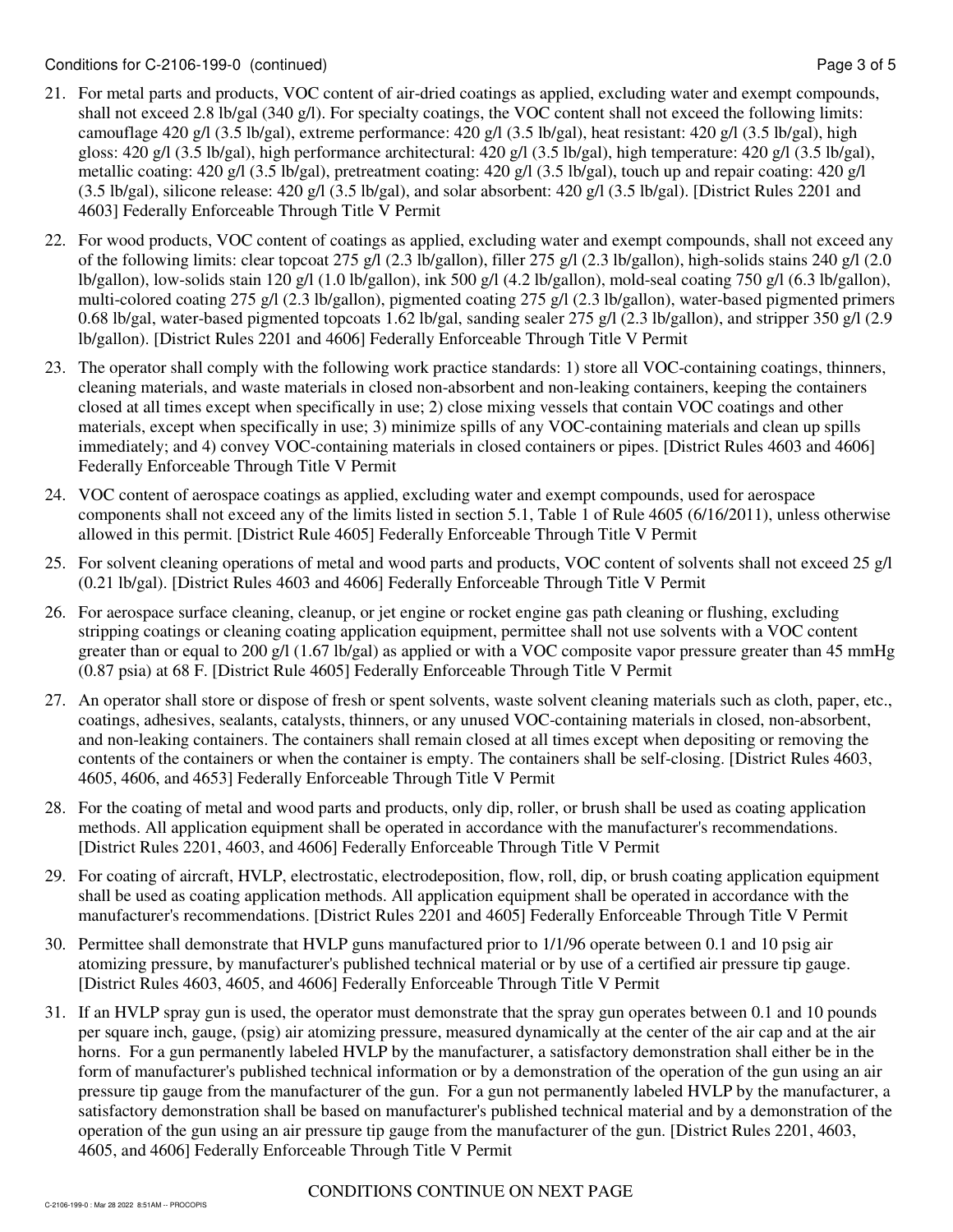- 32. Each container or accompanying data sheet of any coating shall display; 1) a statement of the manufacturer's recommendation regarding thinning of the coating excluding the thinning of coatings with water, and 2) the maximum VOC content of the coating, as applied, and after any thinning as recommended by the manufacturer. VOC content shall be displayed as grams of VOC per liter of coating (less water and exempt compounds). VOC content displayed may be calculated using product formulation data, or may be determined using approved test methods. [District Rules 4603, 4605, and 4606] Federally Enforceable Through Title V Permit
- 33. All solvents shall indicate on the solvent container, or on a separate product data sheet or material safety data sheet, the name of the solvent, manufacturer's name, the VOC content (in gm/liter or lb/gallon), and density of the solvent, as supplied. [District Rules 4603, 4605, and 4606] Federally Enforceable Through Title V Permit
- 34. Permittee shall not use or specify for use within the District an aerospace coating stripper with a VOC content greater than or equal to 300 g/l (2.5 lb/gal) as applied or with a VOC composite vapor pressure of greater than 9.5 mmHg (0.18 psia) at 68 F. [District Rule 4605] Federally Enforceable Through Title V Permit
- 35. VOC content of coatings and solvents shall be analyzed by EPA Method 24 or its constituents methods; and analysis of halogenated exempt compounds shall be analyzed by ARB Method 432 or SCAQMD Method 303 (Determination of Exempt Compounds). [District Rule 4605] Federally Enforceable Through Title V Permit
- 36. The solid content of pretreatment coatings shall be determined by EPA Method 24. Measurement of acid content of pre-treatment coatings shall be determined using ASTM Method D1613-06, Standard Test for Acidity of Volatile Solvents and Chemical Intermediates Used in Paint, Varnish, Lacquer and Related products. [District Rules 4603 and 4605] Federally Enforceable Through Title V Permit
- 37. The fire resistance of an interior coating shall be determined by the Federal Aviation Administration-required Ohio State University Heat Release, Fire, and Burn Tests. [District Rule 4605] Federally Enforceable Through Title V Permit
- 38. The VOC composite vapor pressure of a blended solvent shall be determined by quantifying the amount of each organic compound using gas chromatographic analysis SCAQMD Test Method 308. [District Rule 4605] Federally Enforceable Through Title V Permit
- 39. VOC content of coatings and solvents shall be analyzed by EPA Method 24 and analysis of halogenated exempt compounds shall be analyzed by ARB Method 422. [District Rule 4603] Federally Enforceable Through Title V Permit
- 40. Emissions of VOC shall be measured by EPA Method 25, 25A or 25B, as applicable, and analysis of halogenated exempt compounds shall be analyzed by ARB Method 422. [District Rule 4603] Federally Enforceable Through Title V Permit
- 41. The viscosity of coatings used for dip coating of steel joists shall be determined by using ASTM D5478-98 or ASTM D5125-97. [District Rule 4603] Federally Enforceable Through Title V Permit
- 42. The quantification of coating as a metallic/iridescent topcoat shall be determined by SCAQMD Method 318 (Determination of Weight Percent of Elemental Metal in Coatings by X-ray Diffraction Method), July 1996. [District Rule 4603] Federally Enforceable Through Title V Permit
- 43. VOC emissions from enclosed systems used to clean coating application equipment shall be determined by the manufacturer using the SCAQMD General Test Method for Determining Solvent Losses from Spray Gun Cleaning Systems. [District Rule 4605] Federally Enforceable Through Title V Permit
- 44. Cleaning activities that use solvents shall be performed by one or more of the following methods: (1) wipe cleaning; or (2) application of solvent from hand-held spray bottles from which solvents are dispensed without a propellant-induced force; or (3) non-atomized solvent flow method in which the cleaning solvent is collected in a container or a collection system which is closed except for solvent collection openings and, if necessary, openings to avoid excessive pressure build-up inside the container; or (4) solvent flushing method in which the cleaning solvent is discharged into a container that is closed except for solvent collection openings and, if necessary, openings to avoid excessive pressure build-up inside the container. The discharged solvent from the equipment must be collected into containers without atomizing into the open air. The solvent may be flushed through the system by air or hydraulic pressure, or by pumping. [District Rule 4606] Federally Enforceable Through Title V Permit